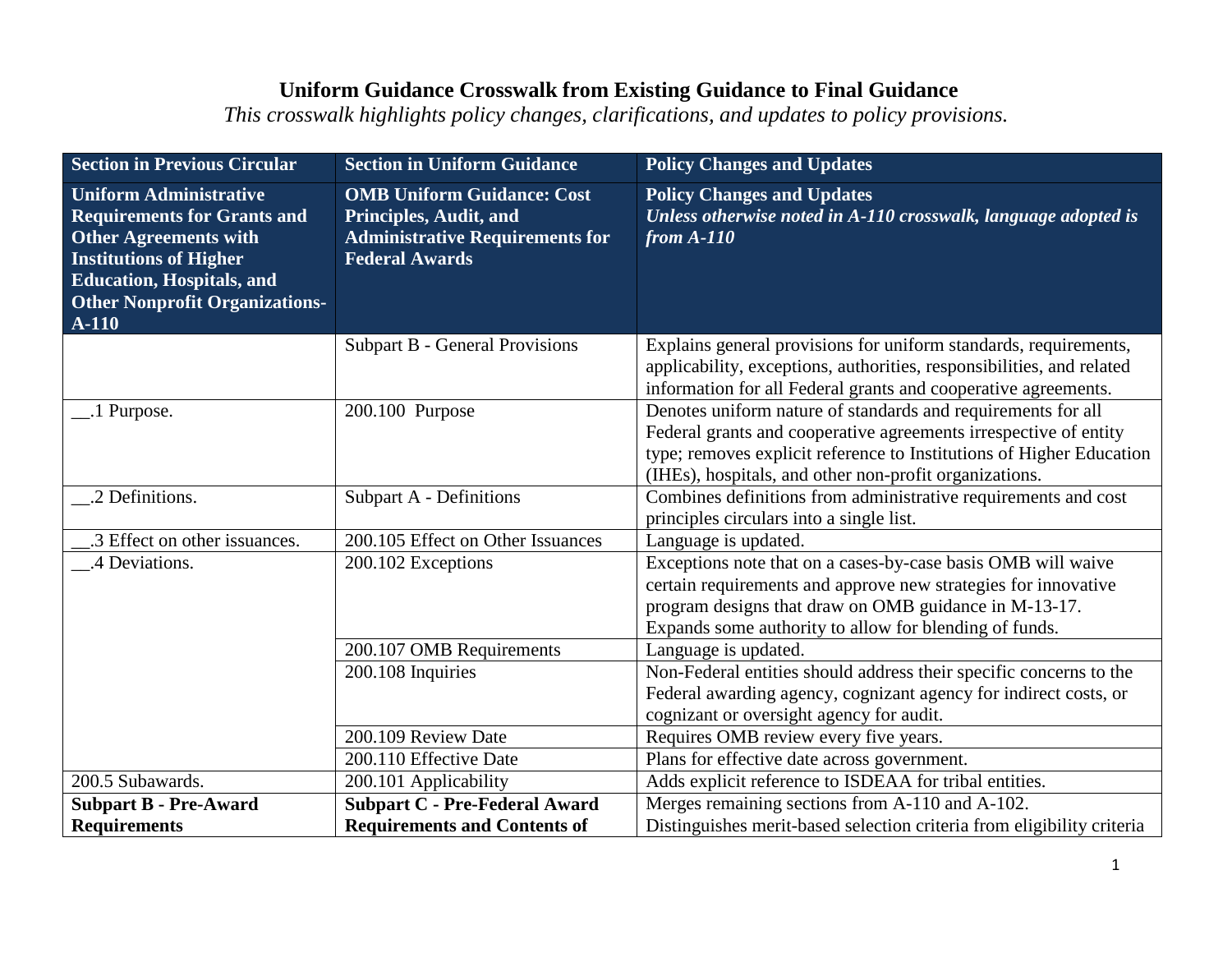| <b>Section in Previous Circular</b> | <b>Section in Uniform Guidance</b>                                                                           | <b>Policy Changes and Updates</b>                                                                                                                                                                                                                                                                                                                                                                                                                                                                                           |
|-------------------------------------|--------------------------------------------------------------------------------------------------------------|-----------------------------------------------------------------------------------------------------------------------------------------------------------------------------------------------------------------------------------------------------------------------------------------------------------------------------------------------------------------------------------------------------------------------------------------------------------------------------------------------------------------------------|
|                                     | <b>Federal Awards</b>                                                                                        | for applicants for Federal awards.<br>Requires Federal agency publication of certain information in<br>announcements of funding opportunities and notices of awards.<br>Requires Federal agencies to publish terms and conditions of grants<br>and to be responsible for informing recipients of national policy<br>requirements as applicable, including those required by FFATA<br>and implementing regulation.                                                                                                           |
| .10 Purpose.                        | 200.200 Purpose                                                                                              | Language is updated.                                                                                                                                                                                                                                                                                                                                                                                                                                                                                                        |
| .11 Pre-award policies.             | 200.201 Use of Grant Awards,<br>(Including Fixed Amount Awards),<br>Cooperative Agreements, and<br>Contracts | To facilitate implementation of M-13-17, a recently published<br>policy encouraging evidence-based programs, and drawing on<br>existing policies and practices from several Federal agencies, new<br>language has been added to the final guidance to allow for "Fixed"<br>amount" awards that rely more on performance than compliance<br>for accountability. Includes Notification of Criteria for Transparent<br>Selection and Review process (based on current policy issued at 68<br>FR 37370, referenced in M-03-16). |
|                                     | 200.202 Requirement to Provide<br><b>Public Notice of Federal Financial</b><br><b>Assistance Programs</b>    | Provides a standard format for announcements of intended<br>priorities and funding opportunities, which includes requirement to<br>state all criteria used in evaluation of applications and how they<br>will be used. This section includes the existing requirement for<br>Federal agencies to include in the Catalog of Federal Domestic<br>Assistance whether or not the particular program is subject to<br>Single Audit Requirements.                                                                                 |
|                                     | 200.203 Notices of Funding<br>Opportunities                                                                  | 200.203 Notices Of Funding Opportunities provides a standard set<br>of data elements to be provided in all Federal notices of funding<br>opportunities. Standardizes information announced for funding<br>opportunity, requires Federal agencies to leave notices open for at<br>least 30 days.                                                                                                                                                                                                                             |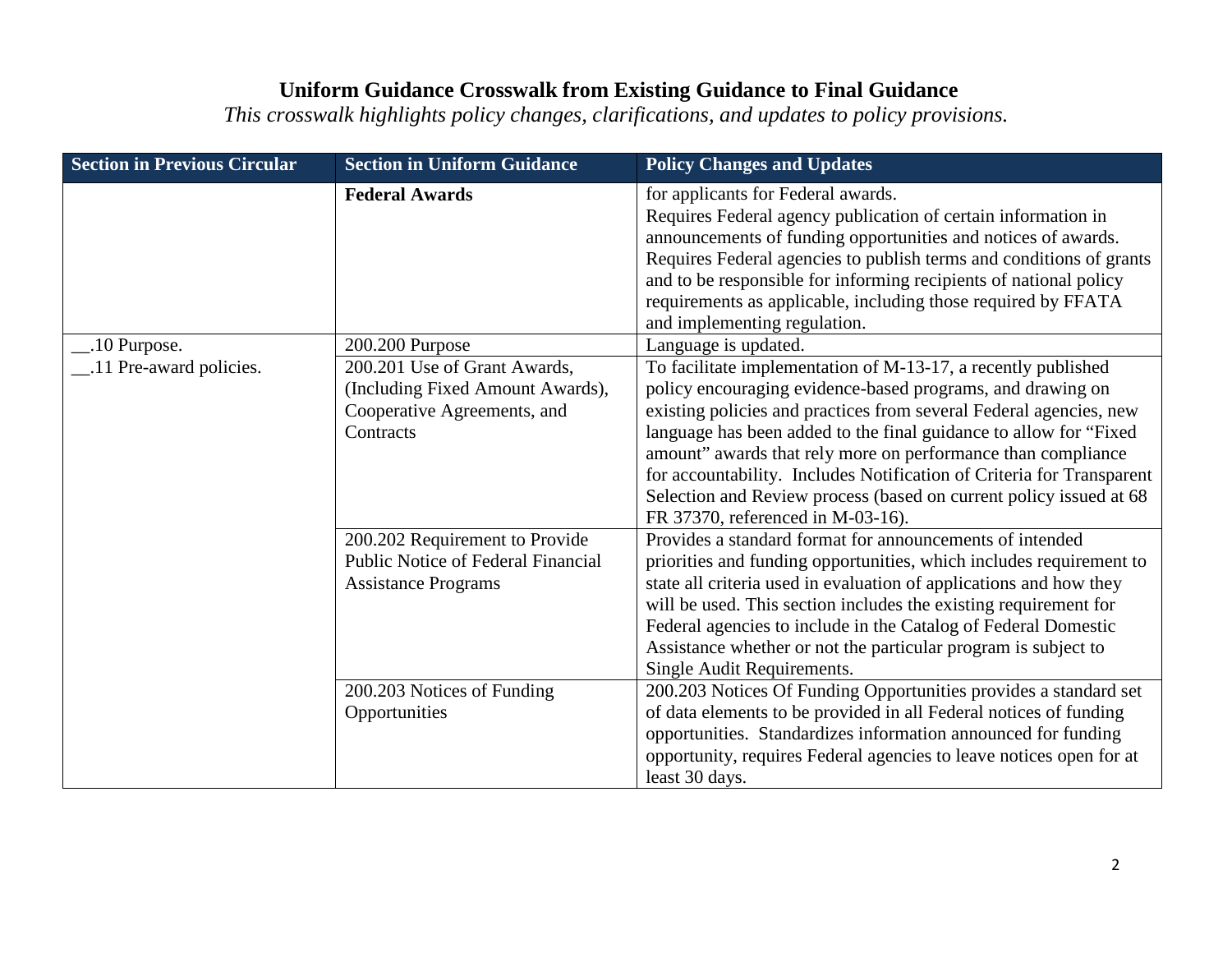| <b>Section in Previous Circular</b>              | <b>Section in Uniform Guidance</b>                                    | <b>Policy Changes and Updates</b>                                                                                                                                                                                                                                                                                                                                                                                                                                                                                                                                     |
|--------------------------------------------------|-----------------------------------------------------------------------|-----------------------------------------------------------------------------------------------------------------------------------------------------------------------------------------------------------------------------------------------------------------------------------------------------------------------------------------------------------------------------------------------------------------------------------------------------------------------------------------------------------------------------------------------------------------------|
|                                                  | 200.204 Federal Awarding Agency<br><b>Review of Merit Proposals</b>   | Sections 200.204 Federal Awarding Agency Review of Merit of<br>Proposals and 200.205 Federal Awarding Agency Review of Risk                                                                                                                                                                                                                                                                                                                                                                                                                                           |
|                                                  | 200.205 Federal Awarding Agency<br>Review of Risk Posed by Applicants | Posed by Applicants combined with section 200.207 Specific<br>Conditions require Federal awarding agencies to evaluate the merit<br>and risks associated with a potential Federal award and to impose                                                                                                                                                                                                                                                                                                                                                                 |
|                                                  | 200.207 Special Conditions                                            | specific conditions where necessary to mitigate potential risks of<br>waste, fraud, and abuse, before the money is spent. A-110 section<br>.29 on conditional exemptions is moved to Subpart B - General<br>Provisions. Revised list of special conditions.                                                                                                                                                                                                                                                                                                           |
|                                                  | 200.210 Information Contained in<br><b>Federal Awards</b>             | Provides a standard set of data elements to be provided in all<br>Federal awards. As a result, non-Federal entities will receive a<br>consistent set of information for each Federal award they receive,<br>which will reduce the administrative burden and costs associated<br>with managing this information throughout the life of the Federal<br>award.                                                                                                                                                                                                           |
|                                                  | Appendix I - Full Text of Notice of<br>Funding Opportunity.           | Incorporates guidance published in 41 U.S.C. § 1908, Equal<br>Employment Opportunity (41 C.F.R. Part 60), Davis-Bacon Act,<br>as amended (40 U.S.C. §§ 3141-3148), Contract Work Hours and<br>Safety Standards Act (40 U.S.C. § 3701-3708), 37 C.F.R. Part 401,<br>Clean Air Act (42 U.S.C. § 7401-7671q.), Federal Water Pollution<br>Control Act as amended (33 U.S.C. § 1251-1387), Energy Policy<br>and Conservation Act (42 U.S.C. § 6201), Debarment and<br>Suspension (Executive Orders 12549 and 12689), Byrd Anti-<br>Lobbying Amendment (31 U.S.C. § 1352). |
| 12 Forms for applying for<br>Federal assistance. | 200.206 Standard Application<br>Requirements                          | 200.206 Standard Application Requirements require Federal<br>awarding agencies to consistently use OMB-approved standard<br>information collections in their management of Federal awards.<br>Requires Federal agencies not to add additional application<br>requirements beyond OMB approved data elements (through<br>Paperwork Reduction Act (PRA) process). Circular guidance does                                                                                                                                                                                |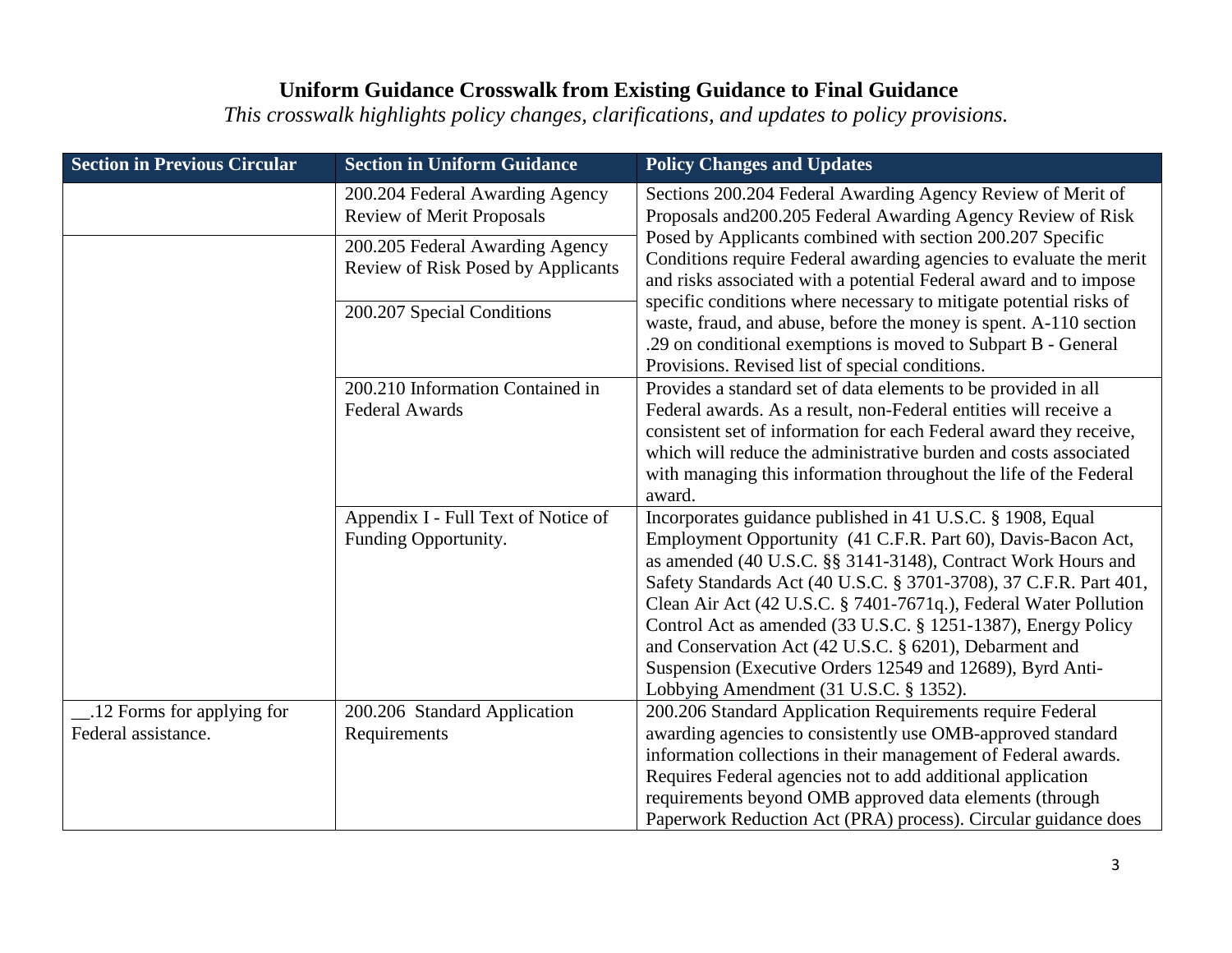| <b>Section in Previous Circular</b>                  | <b>Section in Uniform Guidance</b>                           | <b>Policy Changes and Updates</b>                                                                                                                                                                                                                                                                                                                                                                                          |
|------------------------------------------------------|--------------------------------------------------------------|----------------------------------------------------------------------------------------------------------------------------------------------------------------------------------------------------------------------------------------------------------------------------------------------------------------------------------------------------------------------------------------------------------------------------|
|                                                      |                                                              | not list specific forms for applications, reporting, and requests;<br>entities should continue to make use of standard approved<br>collections (forms) wherever possible to encourage broader goals<br>of data standardization across government.                                                                                                                                                                          |
| 13 Debarment and suspension.                         | 200.203 Notices of Funding<br>Opportunities                  | 200.203 Notices Of Funding Opportunities provides a standard set<br>of data elements to be provided in all Federal notices of funding<br>opportunities. Standardizes information announced for funding<br>opportunity, requires Federal agencies to leave notices open for at<br>least 30 days.                                                                                                                            |
| 14 Special award conditions.                         | 200.207 Special Conditions                                   | 200.207 Specific Conditions require Federal awarding agencies to<br>evaluate the merit and risks associated with a potential Federal<br>award and to impose specific conditions where necessary to<br>mitigate potential risks of waste, fraud, and abuse, before the<br>money is spent. A-110 section .29 on conditional exemptions is<br>moved to Subpart B - General Provisions. Revised list of special<br>conditions. |
| 15 Metric system of<br>measurement.                  | Not included                                                 | Not included - Federal agencies should inform recipients of<br>appropriate national policy requirements.                                                                                                                                                                                                                                                                                                                   |
| _.16 Resource Conservation and<br>Recovery Act.      | Not included                                                 | Not included - Federal agencies should inform recipients of<br>appropriate national policy requirements.                                                                                                                                                                                                                                                                                                                   |
| .17 Certifications and<br>representations.           | 200.208 Certifications and<br>Representations                | Authorizes Federal agencies to require recipients to submit<br>certifications and representations required.                                                                                                                                                                                                                                                                                                                |
| <b>Subpart C - Post-Award</b><br><b>Requirements</b> | <b>Subpart D - Post Federal Award</b><br><b>Requirements</b> |                                                                                                                                                                                                                                                                                                                                                                                                                            |
|                                                      | Subrecipient Monitoring and<br>Management                    | Moves determination criteria and pass-through responsibilities<br>from audit to administrative requirements from A-133 200.210 (b),<br>(c) and 200.400 (d). Adds subrecipient monitoring tools currently<br>in the Compliance Supplement. Incorporates and combines<br>subrecipient monitoring guidance - includes that PTEs must pass<br>on either a negotiated or minimum 10% of MTDC indirect cost rate                 |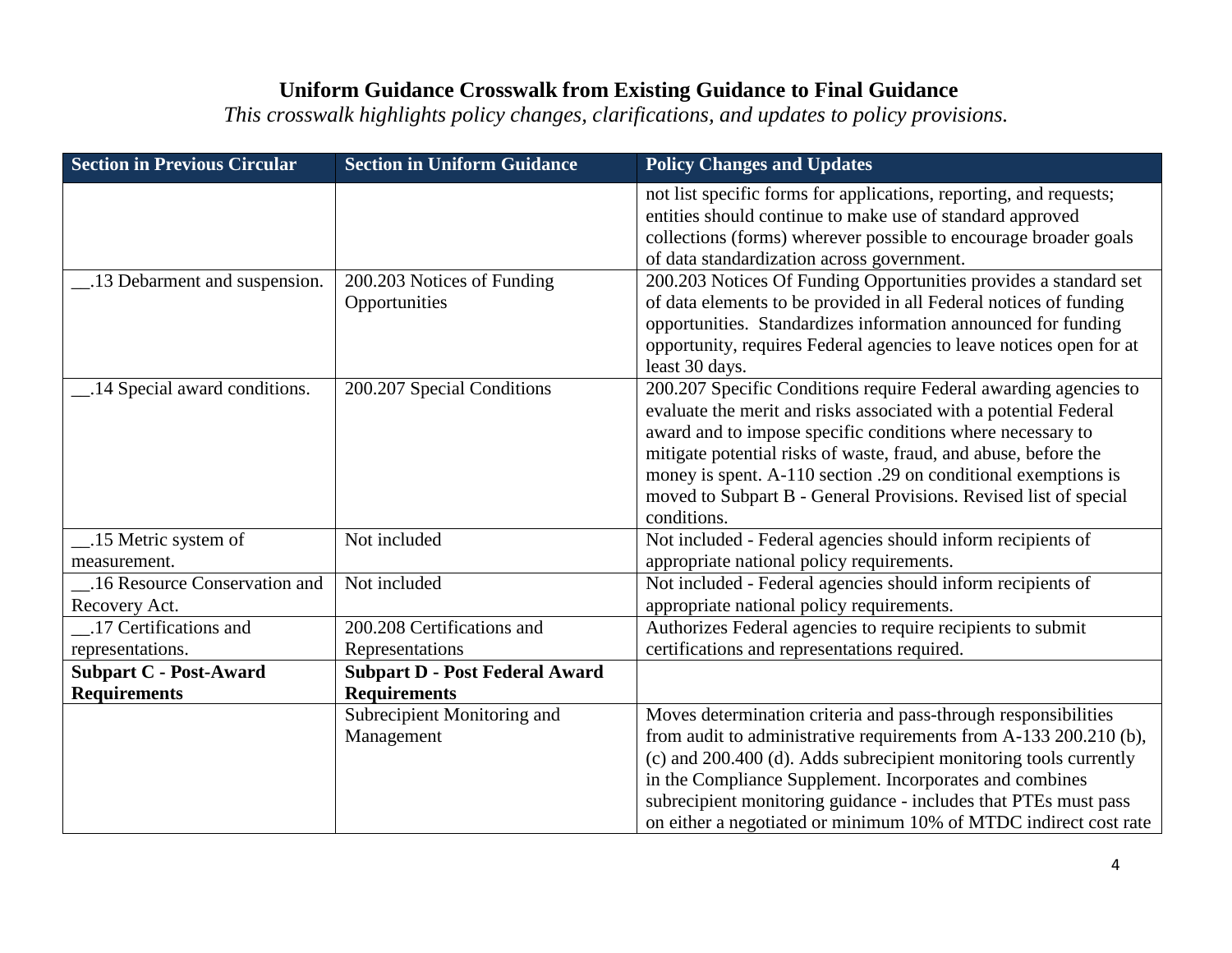| <b>Section in Previous Circular</b> | <b>Section in Uniform Guidance</b>  | <b>Policy Changes and Updates</b>                                    |
|-------------------------------------|-------------------------------------|----------------------------------------------------------------------|
|                                     |                                     | to subrecipients.                                                    |
|                                     | 200.330 Subrecipient and Contractor |                                                                      |
|                                     | Determinations                      |                                                                      |
|                                     |                                     |                                                                      |
|                                     | 200.331 Requirements For Pass-      | Requires pass-through entities to honor the indirect cost rates      |
|                                     | <b>Through Entities</b>             | negotiated at the Federal level, negotiate a rate in accordance with |
|                                     |                                     | Federal guidelines, or provide the minimum flat rate.                |
|                                     | 200.332 Fixed Amount Subawards      |                                                                      |
| <b>Financial and Program</b>        | Standards for Financial and Program | Closes loopholes that allow Federal agencies to use additional       |
| <b>Management</b>                   | Management                          | forms for application and reporting requirements beyond the          |
|                                     |                                     | standard forms designated by OMB unless they have specific OMB       |
|                                     |                                     | approval to do so (and this approval will be limited). Contains      |
|                                     |                                     | requirements from A-133 section 200.501 Audit requirements.          |
|                                     | 200.300 Statutory and National      |                                                                      |
|                                     | <b>Policy Requirements</b>          |                                                                      |
|                                     | 200.301 Performance Measurement     | Provides more robust guidance to Federal agencies to measure         |
|                                     |                                     | performance in a way that will help the Federal awarding agency      |
|                                     |                                     | and other non-Federal entities to improve program outcomes, share    |
|                                     |                                     | lessons learned, and spread the adoption of promising practices.     |
|                                     |                                     | The Federal awarding agency is required to provide recipients with   |
|                                     |                                     | clear performance goals, indicators, and milestones.                 |
|                                     | 200.302 Financial Management        | 200.302 Financial Management is primarily adapted from both A-       |
|                                     |                                     | 110 section .20 Standards for financial management systems and       |
|                                     |                                     | A-102 section .20 Standards for financial management systems.        |
|                                     |                                     | Refers to government-wide OMB approved information collections       |
|                                     |                                     | and data elements instead of specific forms.                         |
|                                     | 200.303 Internal Controls           | 200.303 Internal Controls requires non-Federal entities to take      |
|                                     |                                     | reasonable measures to safeguard protected personally identifiable   |
|                                     |                                     | information as well as any information that the Federal awarding     |
|                                     |                                     | agency or pass-through entity designates as sensitive.               |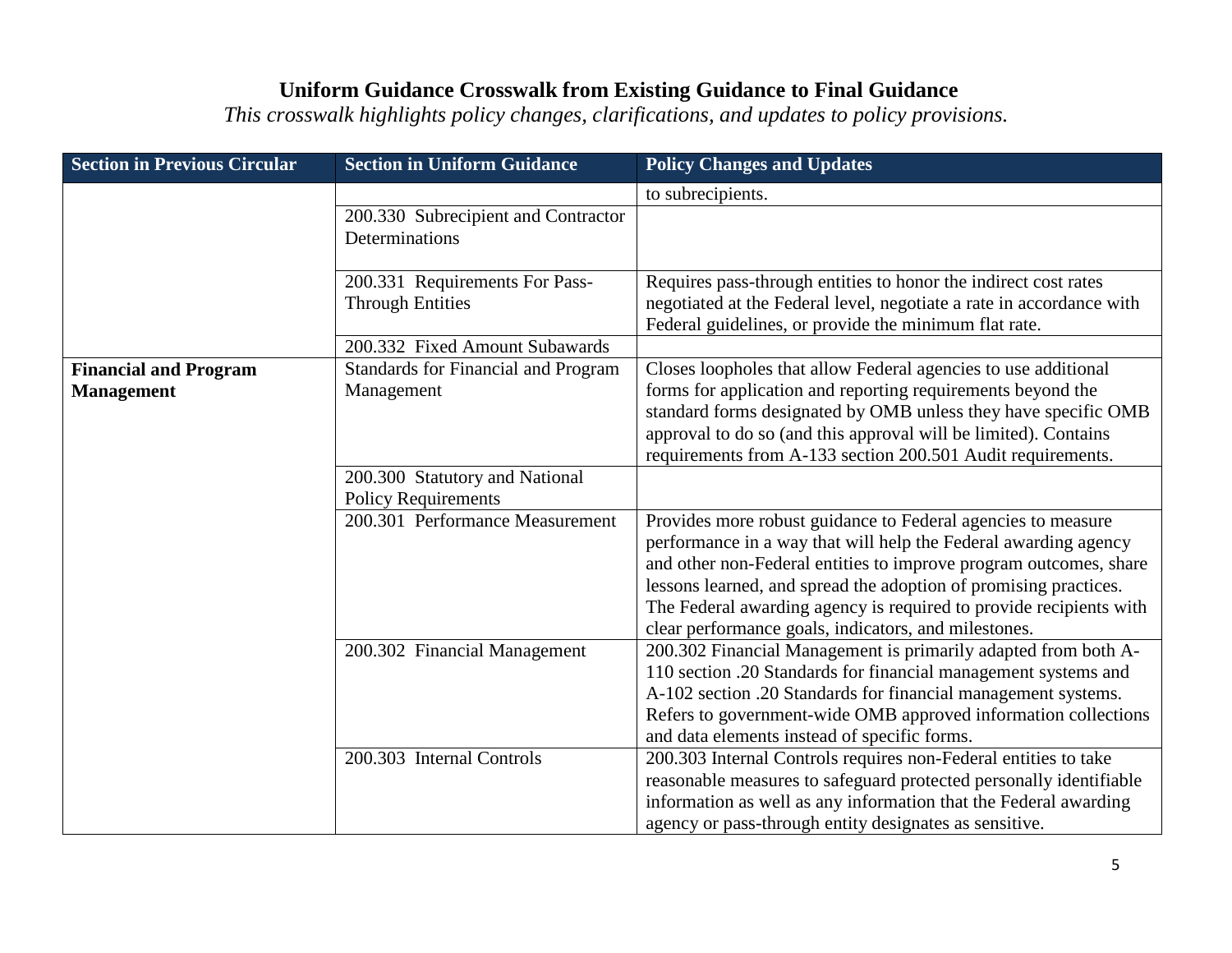| <b>Section in Previous Circular</b> | <b>Section in Uniform Guidance</b>              | <b>Policy Changes and Updates</b>                                                                                                                                                                                                                                                                                                                                                                                                                                                                                                                                                                                                                                                                                                                                                  |
|-------------------------------------|-------------------------------------------------|------------------------------------------------------------------------------------------------------------------------------------------------------------------------------------------------------------------------------------------------------------------------------------------------------------------------------------------------------------------------------------------------------------------------------------------------------------------------------------------------------------------------------------------------------------------------------------------------------------------------------------------------------------------------------------------------------------------------------------------------------------------------------------|
|                                     | 200.304 Bonds                                   |                                                                                                                                                                                                                                                                                                                                                                                                                                                                                                                                                                                                                                                                                                                                                                                    |
|                                     | 200.305 Payment                                 | 200.305 clarifies meaning of project costs and extends to non-<br>Federal entities previously covered by OMB Circular A-102 the<br>existing flexibility in OMB Circular A-110 to pay interest earned<br>on Federal funds annually to the Department of Health and Human<br>Services, rather than "promptly" to each Federal awarding agency.<br>Also from A-102, .24 Matching or cost sharing, (b)(2) General<br>Revenue sharing is added, as is $(7)(ii)$ on third party in-kind<br>contributions. Updated amounts for interest-bearing accounts in<br>200.305 Payment (9) from \$250 to \$500 as the amount the best<br>interest-bearing account might be expected to earn and the amount<br>of interest that could be retained by the recipient for administrative<br>expenses. |
|                                     | 200.306 Cost Sharing Or Matching                | 200.306 Cost Sharing Or Matching clarifies policies on voluntary<br>committed cost sharing to ensure that such cost sharing is only<br>solicited for research proposals when required by regulation and<br>transparent in the notice of funding opportunity. Notes that<br>voluntary committed cost sharing is prohibited for Federal research<br>proposals except where otherwise required by statute.                                                                                                                                                                                                                                                                                                                                                                            |
|                                     | 200.307 Program Income                          | A-110 section .24 on program income is replaced by A-102 section<br>.25 on program income.                                                                                                                                                                                                                                                                                                                                                                                                                                                                                                                                                                                                                                                                                         |
|                                     | 200.308 Revision of Budget and<br>Program Plans | A-110 section .27 on allowable costs is replaced by A-102 section<br>.22 on allowable costs.                                                                                                                                                                                                                                                                                                                                                                                                                                                                                                                                                                                                                                                                                       |
|                                     | 200.309 Period of Performance                   |                                                                                                                                                                                                                                                                                                                                                                                                                                                                                                                                                                                                                                                                                                                                                                                    |
| <b>Property Standards</b>           | <b>Property Standards</b>                       |                                                                                                                                                                                                                                                                                                                                                                                                                                                                                                                                                                                                                                                                                                                                                                                    |
|                                     | 200.310 Insurance Coverage                      |                                                                                                                                                                                                                                                                                                                                                                                                                                                                                                                                                                                                                                                                                                                                                                                    |
|                                     | 200.311 Real Property                           | A-110 section .32 on real property is replaced by A-102 section .31<br>on real property.                                                                                                                                                                                                                                                                                                                                                                                                                                                                                                                                                                                                                                                                                           |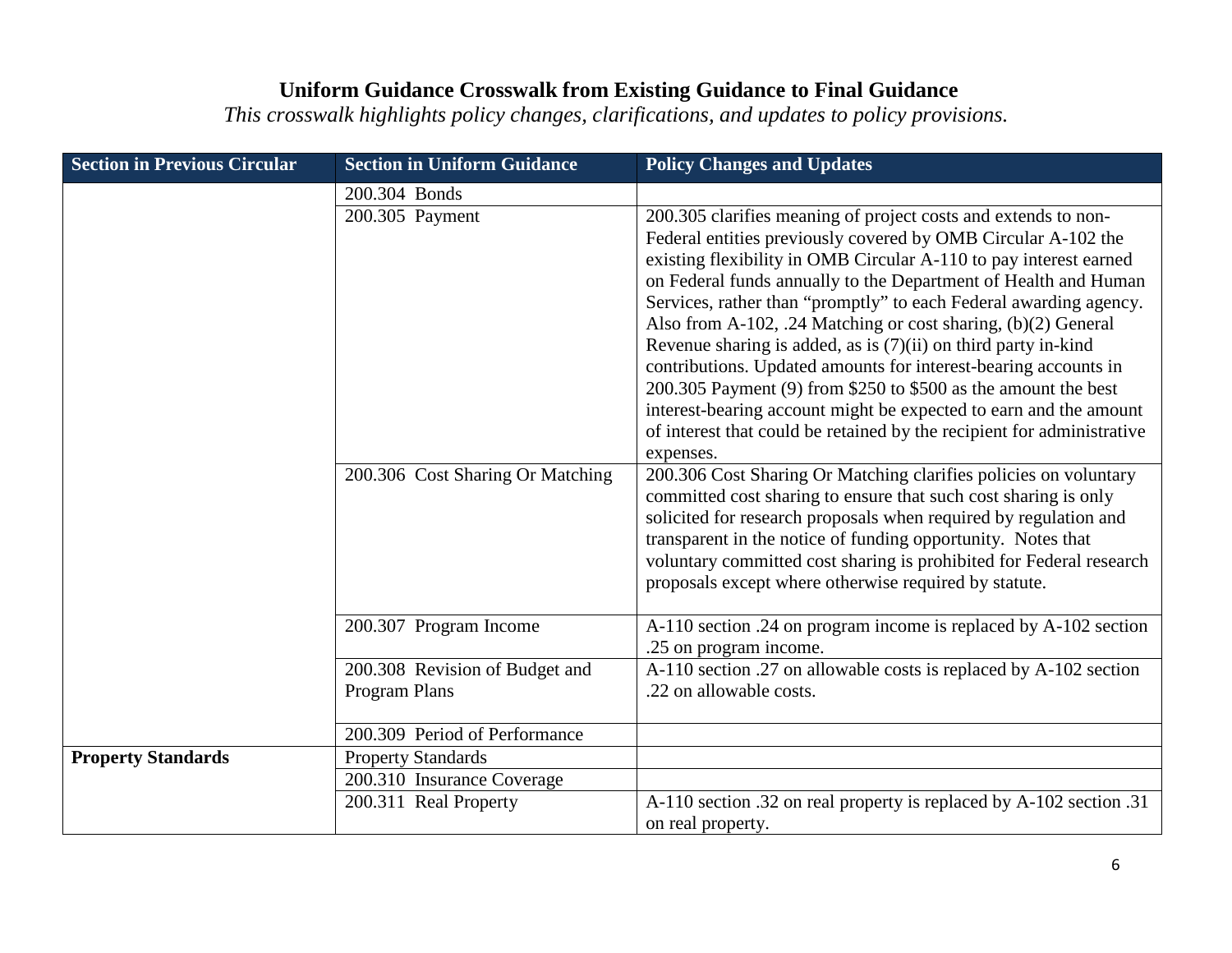| <b>Section in Previous Circular</b> | <b>Section in Uniform Guidance</b>                                                                         | <b>Policy Changes and Updates</b>                                                                                                                                                                                                                                                                                                                                                                                                                                                                                                                                                                                                   |
|-------------------------------------|------------------------------------------------------------------------------------------------------------|-------------------------------------------------------------------------------------------------------------------------------------------------------------------------------------------------------------------------------------------------------------------------------------------------------------------------------------------------------------------------------------------------------------------------------------------------------------------------------------------------------------------------------------------------------------------------------------------------------------------------------------|
|                                     | 200.312 Federally Exempt Real<br>Property                                                                  |                                                                                                                                                                                                                                                                                                                                                                                                                                                                                                                                                                                                                                     |
|                                     | 200.313 Equipment                                                                                          | A-110 section .34 on equipment is replaced by A-102 section .32<br>on equipment though part (f) Federal equipment is struck.                                                                                                                                                                                                                                                                                                                                                                                                                                                                                                        |
|                                     | 200.314 Supplies                                                                                           |                                                                                                                                                                                                                                                                                                                                                                                                                                                                                                                                                                                                                                     |
|                                     | 200.315 Intangible Property                                                                                | Defines intangible property in 200.315 Intangible Property                                                                                                                                                                                                                                                                                                                                                                                                                                                                                                                                                                          |
|                                     | 200.316 Property Trust Relationship                                                                        |                                                                                                                                                                                                                                                                                                                                                                                                                                                                                                                                                                                                                                     |
| <b>Procurement Standards</b>        | <b>Procurement Standards</b>                                                                               | Takes the majority of the language from OMB Circular A-102<br>because it considered this language to be better able to mitigate the<br>risk of waste, fraud, and abuse.                                                                                                                                                                                                                                                                                                                                                                                                                                                             |
|                                     | 200.317 Procurements by States                                                                             |                                                                                                                                                                                                                                                                                                                                                                                                                                                                                                                                                                                                                                     |
|                                     | 200.318 General Procurement                                                                                | Paragraphs (d), (e), and (f) require non-Federal entity's<br>procurement procedures to avoid duplicative purchases and<br>encourage non-Federal entities to enter into inter-entity agreements<br>for shared goods and services. Raises the threshold for small<br>purchase procedures to \$150,000 to be consistent with the<br>simplified acquisition threshold in the Federal Acquisition<br>Regulation (FAR). All A-110 language on procurement is replaced<br>by A-102 section .36 Procurement, with the exception of A-102<br>section .36 (3) on Codes of conduct which is replaced by A-110<br>section .42 Codes of conduct. |
|                                     | 200.319 Competition                                                                                        | Where there is a conflict between state or tribal law and this<br>guidance as implemented in regulation with respect to the<br>administration of a Federal award, this Federal guidance prevails.                                                                                                                                                                                                                                                                                                                                                                                                                                   |
|                                     | 200.320 Methods of Procurement to<br>be Followed                                                           | Language made inclusive enough to account for varied purchases.                                                                                                                                                                                                                                                                                                                                                                                                                                                                                                                                                                     |
|                                     | 200.321 Contracting With Small and<br><b>Minority Business, Women's</b><br>Business Enterprises, And Labor |                                                                                                                                                                                                                                                                                                                                                                                                                                                                                                                                                                                                                                     |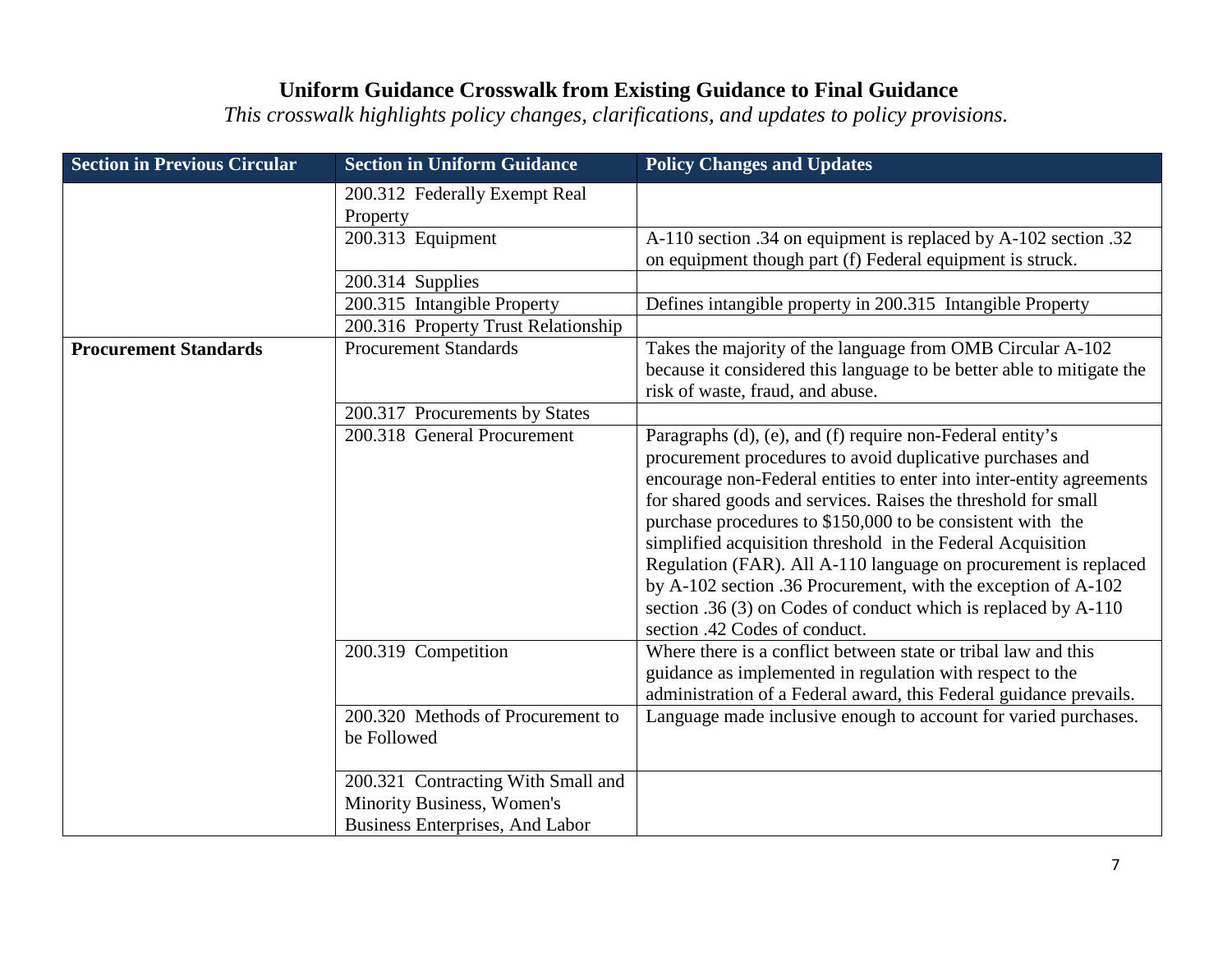| <b>Section in Previous Circular</b> | <b>Section in Uniform Guidance</b>                               | <b>Policy Changes and Updates</b>                                                                                                                                                                                                                                                           |
|-------------------------------------|------------------------------------------------------------------|---------------------------------------------------------------------------------------------------------------------------------------------------------------------------------------------------------------------------------------------------------------------------------------------|
|                                     | Surplus Area Firms                                               |                                                                                                                                                                                                                                                                                             |
|                                     | 200.322 Procurement of Recovered<br>Materials                    | Reiterates non-Federal entities' obligations under section 6002 of<br>the Solid Waste Disposal Act, as amended by the Resource<br>Conservation and Recovery Act.                                                                                                                            |
|                                     | 200.323 Contract Cost and Price                                  |                                                                                                                                                                                                                                                                                             |
|                                     | 200.324 Federal Awarding Agency<br>or Pass-Through Entity Review |                                                                                                                                                                                                                                                                                             |
|                                     | 200.325 Bonding Requirements                                     |                                                                                                                                                                                                                                                                                             |
|                                     | 200.326 Contract Provisions                                      |                                                                                                                                                                                                                                                                                             |
| <b>Reports and Records</b>          | Performance and Financial<br>Monitoring and Reporting            | Requires reporting of performance information particularly<br>monitoring and measurement information as outlined in OMB<br>Circular A-11. Requires Federal awarding agencies to consistently<br>use OMB-approved standard information collections in their<br>management of Federal awards. |
|                                     | 200.327 Financial Reporting                                      | A-110 section .52 Financial reporting is adapted from A-102<br>section .41 Financial reporting                                                                                                                                                                                              |
|                                     | 200.328 Monitoring and Reporting<br>Performance                  | All language under A-110 section .50 through section .51 is<br>replaced by A-102 section .40, Monitoring and reporting program<br>performance.                                                                                                                                              |
|                                     | 200.329 Reporting on Real Property                               | Updates reporting requirements for Real Property 200.333 Record<br>Retention and Access (c).                                                                                                                                                                                                |
|                                     | <b>Record Retention and Access</b>                               | Elaborates requirements on reports and records, remedies and<br>termination, and after the award requirements.                                                                                                                                                                              |
|                                     | 200.333 Record Retention and<br>Access                           | The final guidance maintains and clarifies the existing requirement<br>that records be retained for three years from the date of submission<br>of the final expenditure report. A-110 section .53 Retention and<br>access requirements for records is replaced by A-102 section .42         |
|                                     |                                                                  | Retention and access requirements for records.                                                                                                                                                                                                                                              |
|                                     | 200.334 Requests for Transfer of                                 |                                                                                                                                                                                                                                                                                             |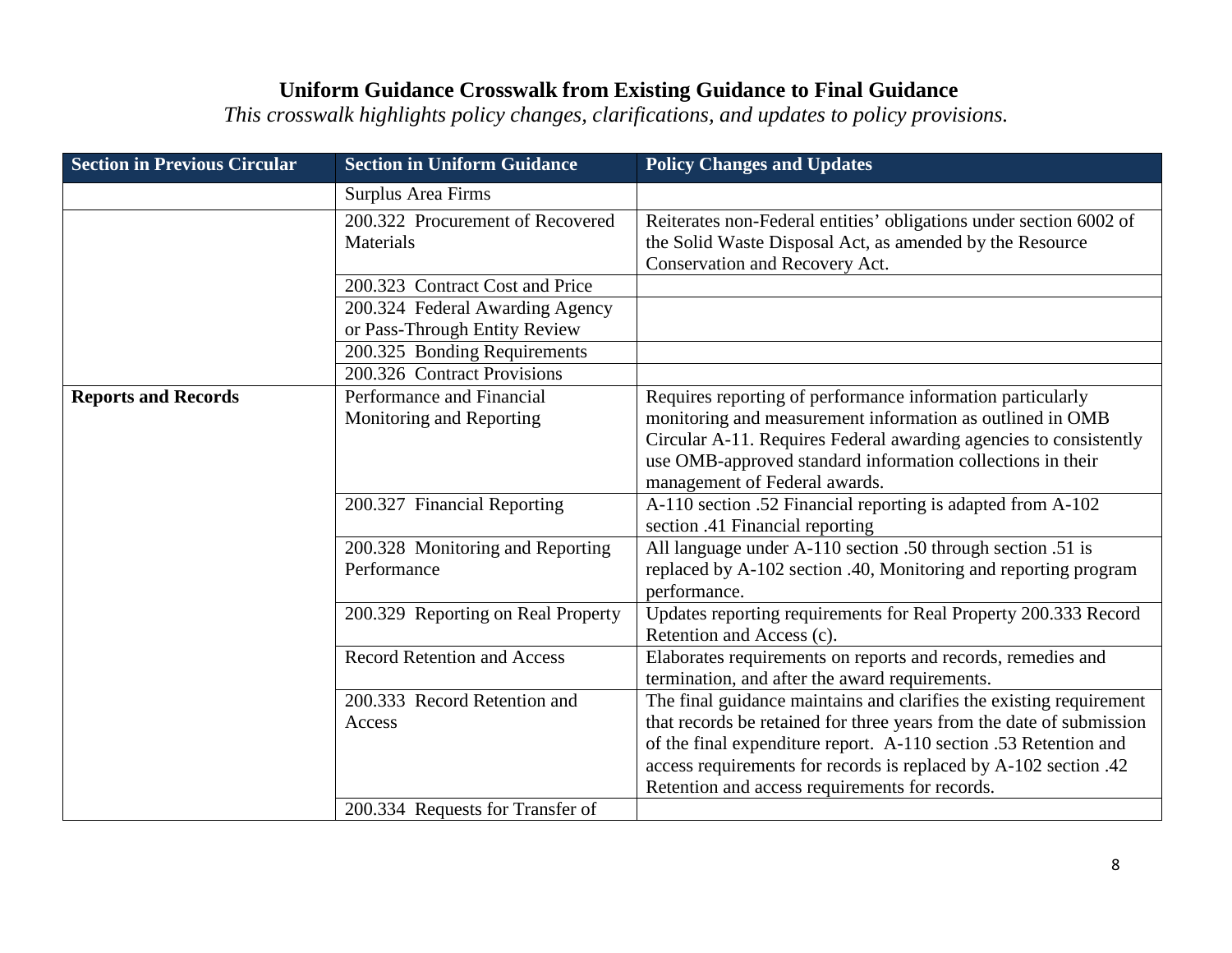| <b>Section in Uniform Guidance</b> | <b>Policy Changes and Updates</b>                                                                                                                                                                                                                                                                                                                          |
|------------------------------------|------------------------------------------------------------------------------------------------------------------------------------------------------------------------------------------------------------------------------------------------------------------------------------------------------------------------------------------------------------|
| Records                            |                                                                                                                                                                                                                                                                                                                                                            |
| 200.335 Methods of Collection,     | Incorporates language from the May 2013 Executive Order on                                                                                                                                                                                                                                                                                                 |
| Transmission and Storage of        | Making Open and Machine Readable the New Default for                                                                                                                                                                                                                                                                                                       |
| Information                        | Government Information. The new paragraph (c) adds language on                                                                                                                                                                                                                                                                                             |
|                                    | methods for the collection, transmission, and storage of                                                                                                                                                                                                                                                                                                   |
|                                    | information, which combines language that had been previously                                                                                                                                                                                                                                                                                              |
|                                    | scattered throughout the guidance to make clear that electronic,                                                                                                                                                                                                                                                                                           |
|                                    | open, machine readable information is preferable to paper, as long                                                                                                                                                                                                                                                                                         |
|                                    | as there are appropriate and reasonable internal controls in place to                                                                                                                                                                                                                                                                                      |
|                                    | safeguard against any inappropriate alteration of records.                                                                                                                                                                                                                                                                                                 |
|                                    |                                                                                                                                                                                                                                                                                                                                                            |
|                                    |                                                                                                                                                                                                                                                                                                                                                            |
|                                    |                                                                                                                                                                                                                                                                                                                                                            |
|                                    |                                                                                                                                                                                                                                                                                                                                                            |
| 200.338 Remedies for               | Section expanded to more accurately describe the actions that could                                                                                                                                                                                                                                                                                        |
| Noncompliance                      | be taken under enforcement.                                                                                                                                                                                                                                                                                                                                |
|                                    |                                                                                                                                                                                                                                                                                                                                                            |
| 200.339 Termination                | Clarifies Federal agencies' right to terminate awards for                                                                                                                                                                                                                                                                                                  |
|                                    | convenience without recipient consent                                                                                                                                                                                                                                                                                                                      |
|                                    | Notification requirement is new requirement for Federal agencies,                                                                                                                                                                                                                                                                                          |
|                                    | 200.340 Notification of Termination Requirement                                                                                                                                                                                                                                                                                                            |
|                                    |                                                                                                                                                                                                                                                                                                                                                            |
|                                    |                                                                                                                                                                                                                                                                                                                                                            |
|                                    |                                                                                                                                                                                                                                                                                                                                                            |
|                                    | Includes after the award requirements based on the grants                                                                                                                                                                                                                                                                                                  |
|                                    | community recommendations. Name changed to "Closeout".                                                                                                                                                                                                                                                                                                     |
|                                    | Language modified to extend the closeout period for an award from<br>180 days to one year, in addition to the clarifying language that                                                                                                                                                                                                                     |
|                                    | non-Federal entities have 90 days from the end date of the period                                                                                                                                                                                                                                                                                          |
|                                    | 200.336 Access to Records<br>200.337 Restrictions on Public<br><b>Access to Records</b><br><b>Remedies for Noncompliance</b><br>200.340 Notification of Termination<br>Requirement<br>200.341 Hearings and Appeals<br>200.342 Effects of Suspension and<br>Termination<br><b>Subpart D - Post Federal Award</b><br><b>Requirements</b><br>200.343 Closeout |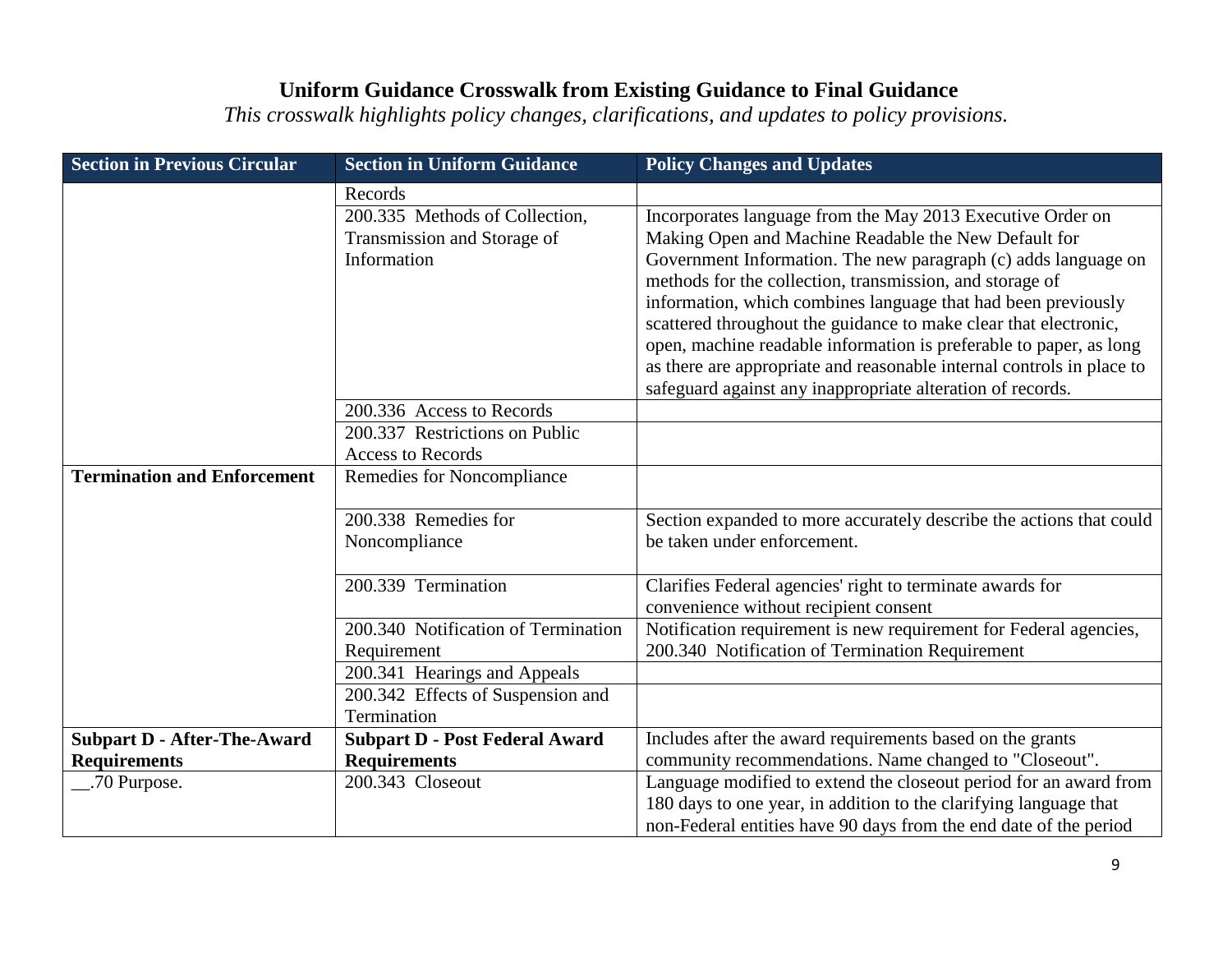| <b>Section in Previous Circular</b>                                                                                                      | <b>Section in Uniform Guidance</b>                                                                          | <b>Policy Changes and Updates</b>                                                                                                                                                                                                                                      |
|------------------------------------------------------------------------------------------------------------------------------------------|-------------------------------------------------------------------------------------------------------------|------------------------------------------------------------------------------------------------------------------------------------------------------------------------------------------------------------------------------------------------------------------------|
|                                                                                                                                          |                                                                                                             | of performance to submit all final reports, and also to clarify that<br>the one-year period begins once final reports have been received<br>from the non-Federal entity.                                                                                               |
| 71 Closeout procedures.                                                                                                                  | 200.343 Closeout                                                                                            | Section .501_ Subrecipient Monitoring and Management includes<br>requirement for recipient to inform subrecipients of closeout<br>procedures. Also, see language above.                                                                                                |
| and continuing responsibilities.                                                                                                         | 200.344 Post-Closeout Adjustments<br>and Continuing Responsibilities                                        | Language added to limit the period when Federal agencies may<br>disallow costs to within the three-year record retention period<br>required under section 506 Record Retention and Access                                                                              |
| .73 Collection of amounts due.                                                                                                           | 200.345 Collection of Amounts Due                                                                           | A-110 Section .73 Collection of amounts due is replaced by A-102<br>section .52 Collection of amounts due. Collection of amounts due<br>"reasonable period" specified as 90 days.                                                                                      |
| <b>Appendix A - Contract</b><br><b>Provisions</b>                                                                                        | <b>Appendix II - Contract Provisions</b><br>for Non-Federal Entity Contracts<br><b>Under Federal Awards</b> | In addition to other provisions required by the Federal agency or<br>non-Federal entity, all contracts made by the non-Federal entity<br>under the Federal award must contain provisions covering the<br>guidance, statutes and regulations provided in this appendix. |
| <b>Grants and Cooperative</b><br><b>Agreements with State and</b><br><b>Local Governments</b><br>(Administrative Procedures)-<br>$A-102$ |                                                                                                             | <b>Policy Changes and Updates</b><br>Unless otherwise noted in A-110 crosswalk, language adopted is<br>from $A-110$                                                                                                                                                    |
| <b>Subpart A - General</b>                                                                                                               | Subpart B – General Provisions.                                                                             | Merges with A-110 and makes the same policy changes as are<br>listed for A-110 provisions                                                                                                                                                                              |
| <b>Subpart B - Pre-Award</b><br><b>Requirements</b>                                                                                      | Subpart C - Pre-Federal Award<br>Requirements and Contents of<br><b>Federal Awards</b>                      | Merges with A-110 and makes the same policy changes as are<br>listed for A-110 provisions                                                                                                                                                                              |
| <b>Subpart C - Post-Award</b><br><b>Requirements</b>                                                                                     | Subpart D- Post Federal Award<br>Requirements.                                                              | Merges with A-110 and makes the same policy changes as are<br>listed for A-110 provisions                                                                                                                                                                              |
| <b>Subpart D -After-the-Grant</b><br><b>Requirements</b>                                                                                 | Subpart D- Post Federal Award<br>Requirements.                                                              | Merges with A-110 and makes the same policy changes as are<br>listed for A-110 provisions                                                                                                                                                                              |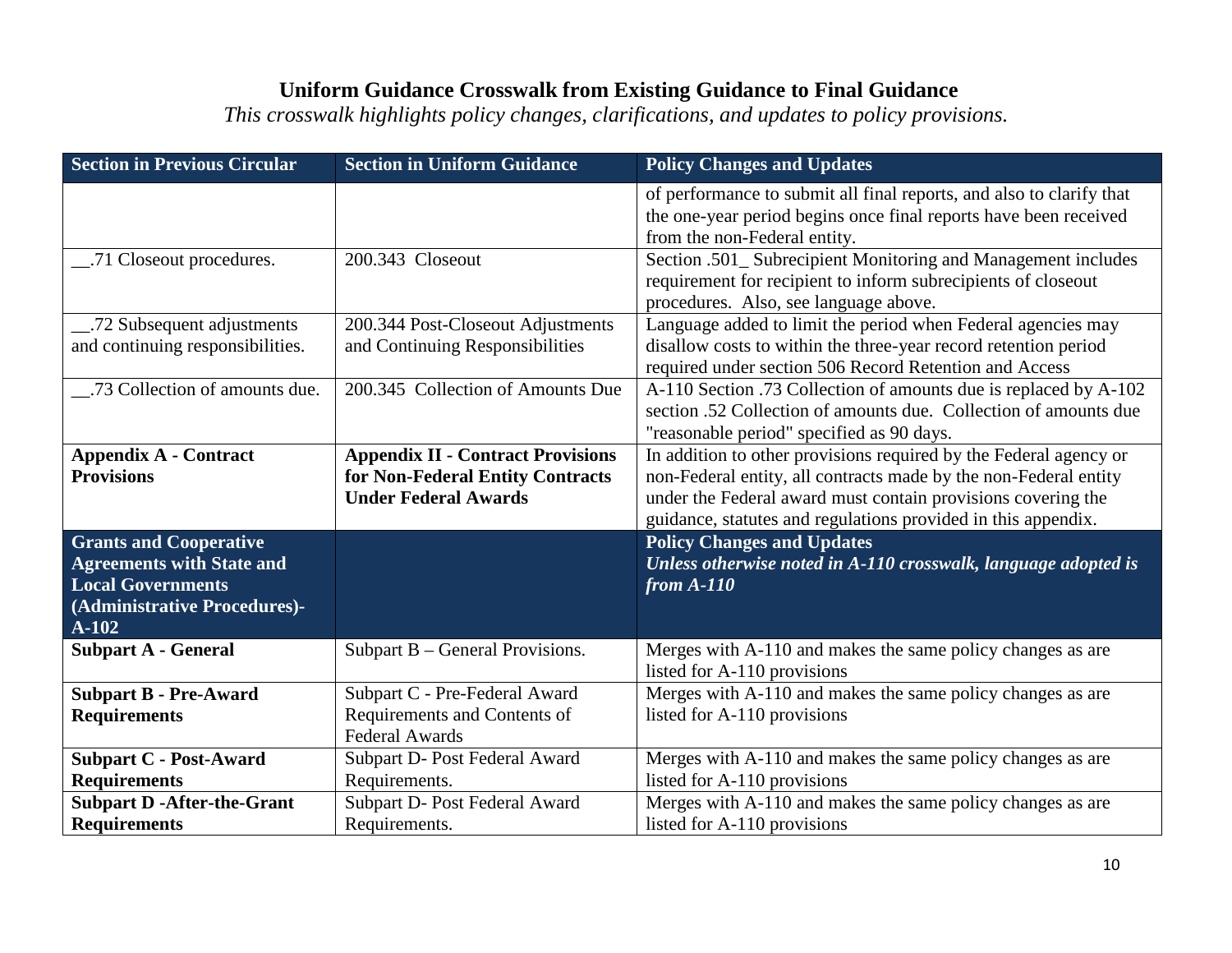| <b>Section in Previous Circular</b>                                                                    | <b>Section in Uniform Guidance</b>                                                                        | <b>Policy Changes and Updates</b>                                                                                                                                                                                                                                                                                                                                                                                                           |
|--------------------------------------------------------------------------------------------------------|-----------------------------------------------------------------------------------------------------------|---------------------------------------------------------------------------------------------------------------------------------------------------------------------------------------------------------------------------------------------------------------------------------------------------------------------------------------------------------------------------------------------------------------------------------------------|
| <b>Federal Domestic Assistance</b><br><b>Program Information- A-89</b>                                 |                                                                                                           | <b>Policy Changes</b>                                                                                                                                                                                                                                                                                                                                                                                                                       |
| 1. Purpose                                                                                             | 200.202 Requirement to Provide<br><b>Public Notice of Federal Financial</b><br><b>Assistance Programs</b> | Provides a standard format for announcements of intended<br>priorities and funding opportunities, which includes requirement to<br>state all criteria used in evaluation of applications and how they<br>will be used. This section includes the existing requirement for<br>Federal agencies to include in the Catalog of Federal Domestic<br>Assistance whether or not the particular program is subject to<br>Single Audit Requirements. |
| 2. Rescissions                                                                                         | 200.104 Supersession                                                                                      | Language is updated.                                                                                                                                                                                                                                                                                                                                                                                                                        |
| 3. Authority                                                                                           | 200.103 Authorities.                                                                                      | Language is updated.                                                                                                                                                                                                                                                                                                                                                                                                                        |
| 4. Background                                                                                          | 200.202 Requirement to Provide<br><b>Public Notice of Federal Financial</b><br><b>Assistance Programs</b> | Language is updated, see above.                                                                                                                                                                                                                                                                                                                                                                                                             |
| 5. Policy                                                                                              | 200.202 Requirement to Provide<br>Public Notice of Federal Financial<br><b>Assistance Programs</b>        | Language is updated, see above.                                                                                                                                                                                                                                                                                                                                                                                                             |
| 6. Definitions                                                                                         | <b>Subpart A - Definitions</b>                                                                            | Combines definitions from administrative requirements, cost<br>principles, and audit circulars into a single list.                                                                                                                                                                                                                                                                                                                          |
| 7. Action Requirements                                                                                 | 200.202 Requirement to Provide<br><b>Public Notice of Federal Financial</b><br><b>Assistance Programs</b> | Language is updated, see above.                                                                                                                                                                                                                                                                                                                                                                                                             |
| 8. OMB Responsibilities                                                                                | 200.107 OMB Requirements                                                                                  | Language is updated                                                                                                                                                                                                                                                                                                                                                                                                                         |
| 9. Information Contact                                                                                 | 200.108 Inquiries                                                                                         | Non-Federal entities should address their specific concerns to the<br>Federal awarding agency, cognizant agency for indirect costs, or<br>cognizant or oversight agency for audit.                                                                                                                                                                                                                                                          |
| 10. Sunset Review Date                                                                                 | 200.109 Review Date                                                                                       | Requires OMB review every five years.                                                                                                                                                                                                                                                                                                                                                                                                       |
| <b>Principles for Determining</b><br><b>Costs Applicable to Grants,</b><br><b>Contracts, And Other</b> |                                                                                                           | <b>Policy Changes and Updates</b>                                                                                                                                                                                                                                                                                                                                                                                                           |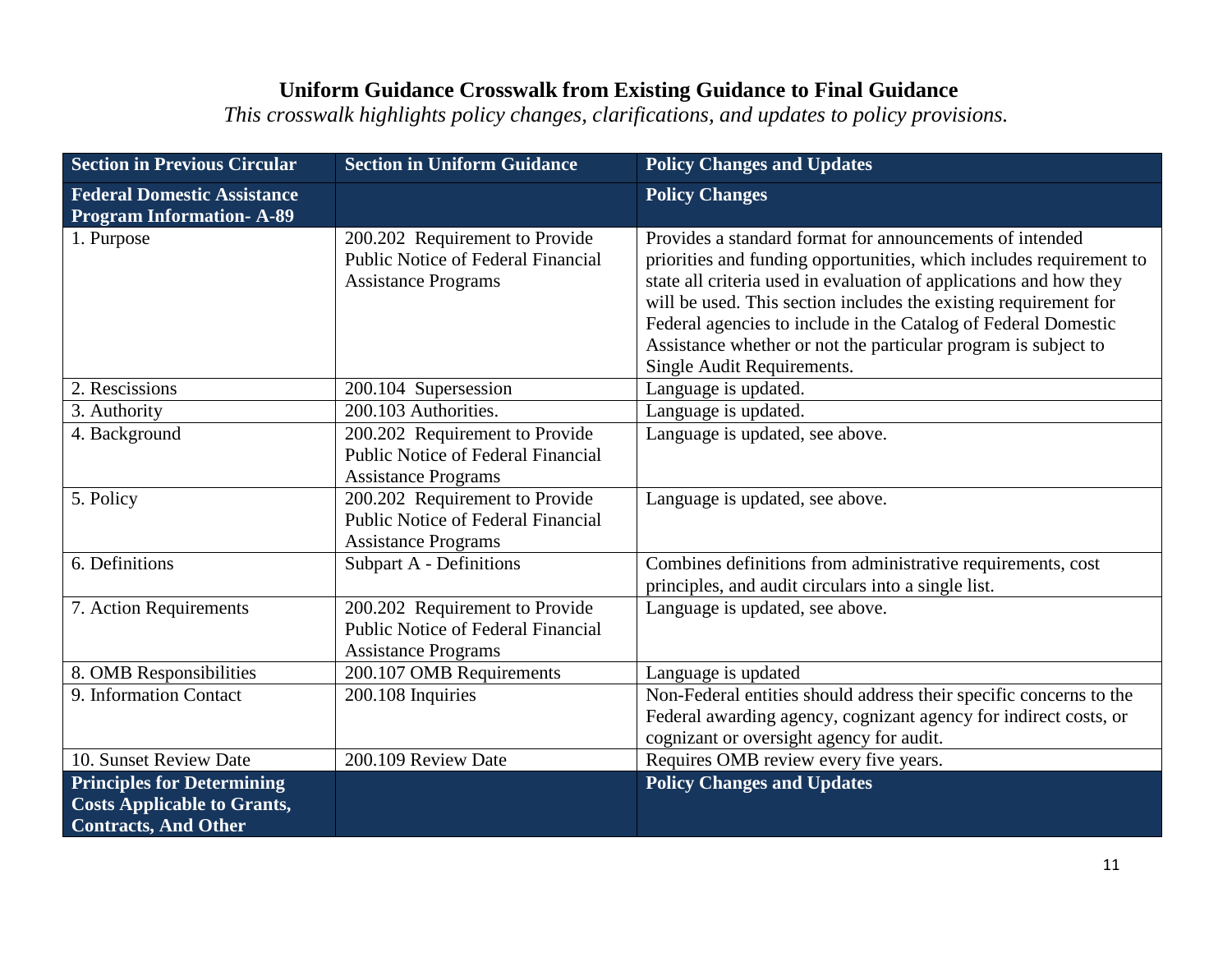| <b>Section in Previous Circular</b>                             | <b>Section in Uniform Guidance</b>                         | <b>Policy Changes and Updates</b>                                                                                                                                                                                                                                                                                                                                                              |
|-----------------------------------------------------------------|------------------------------------------------------------|------------------------------------------------------------------------------------------------------------------------------------------------------------------------------------------------------------------------------------------------------------------------------------------------------------------------------------------------------------------------------------------------|
| <b>Agreements with Educational</b><br><b>Institutions -A-21</b> |                                                            |                                                                                                                                                                                                                                                                                                                                                                                                |
|                                                                 | Subchapter E - Cost Principles                             | Consolidates cost principles into a single document, with limited<br>variations by type of entity.                                                                                                                                                                                                                                                                                             |
| A. Purpose and scope                                            | General Provisions.                                        | Merges and clarifies language from A-87, A-21, and A-122.                                                                                                                                                                                                                                                                                                                                      |
|                                                                 | 200.400 Policy guide                                       | Expressly prohibits the non-Federal entity from earning or keeping<br>profit resulting from Federal financial assistance unless expressly<br>authorized by the terms and conditions of the Federal award.                                                                                                                                                                                      |
|                                                                 | 200.401 Application                                        | Includes additional language to clarify that when a non-Federal<br>entity has a Cost Accounting Standards (CAS) covered contract<br>subject to the requirements of 48 CFR 995, those requirements do<br>not automatically extend beyond the covered contract to other<br>awards, though the non-Federal entity is required to maintain<br>consistent application of cost accounting standards. |
| B. Definition of terms                                          | Subpart A - Definitions                                    | Combines definitions from administrative requirements, cost<br>principles, and audit circulars into a single list.                                                                                                                                                                                                                                                                             |
| C. Basic considerations                                         | <b>Basic Considerations</b>                                |                                                                                                                                                                                                                                                                                                                                                                                                |
|                                                                 | 200.402 Composition of Costs                               |                                                                                                                                                                                                                                                                                                                                                                                                |
|                                                                 | 200.403 Factors Affecting                                  |                                                                                                                                                                                                                                                                                                                                                                                                |
|                                                                 | <b>Allowability of Costs</b>                               |                                                                                                                                                                                                                                                                                                                                                                                                |
|                                                                 | 200.404 Reasonable Costs                                   |                                                                                                                                                                                                                                                                                                                                                                                                |
|                                                                 | 200.405 Allocable Costs                                    |                                                                                                                                                                                                                                                                                                                                                                                                |
|                                                                 | 200.406 Applicable Credits                                 |                                                                                                                                                                                                                                                                                                                                                                                                |
|                                                                 | 200.407 Prior Written Approval<br>(Prior Written Approval) | A list of instances of sections that discuss conditions under which<br>prior approval is required is included to ensure that these<br>requirements are transparent and to reduce burden by providing                                                                                                                                                                                           |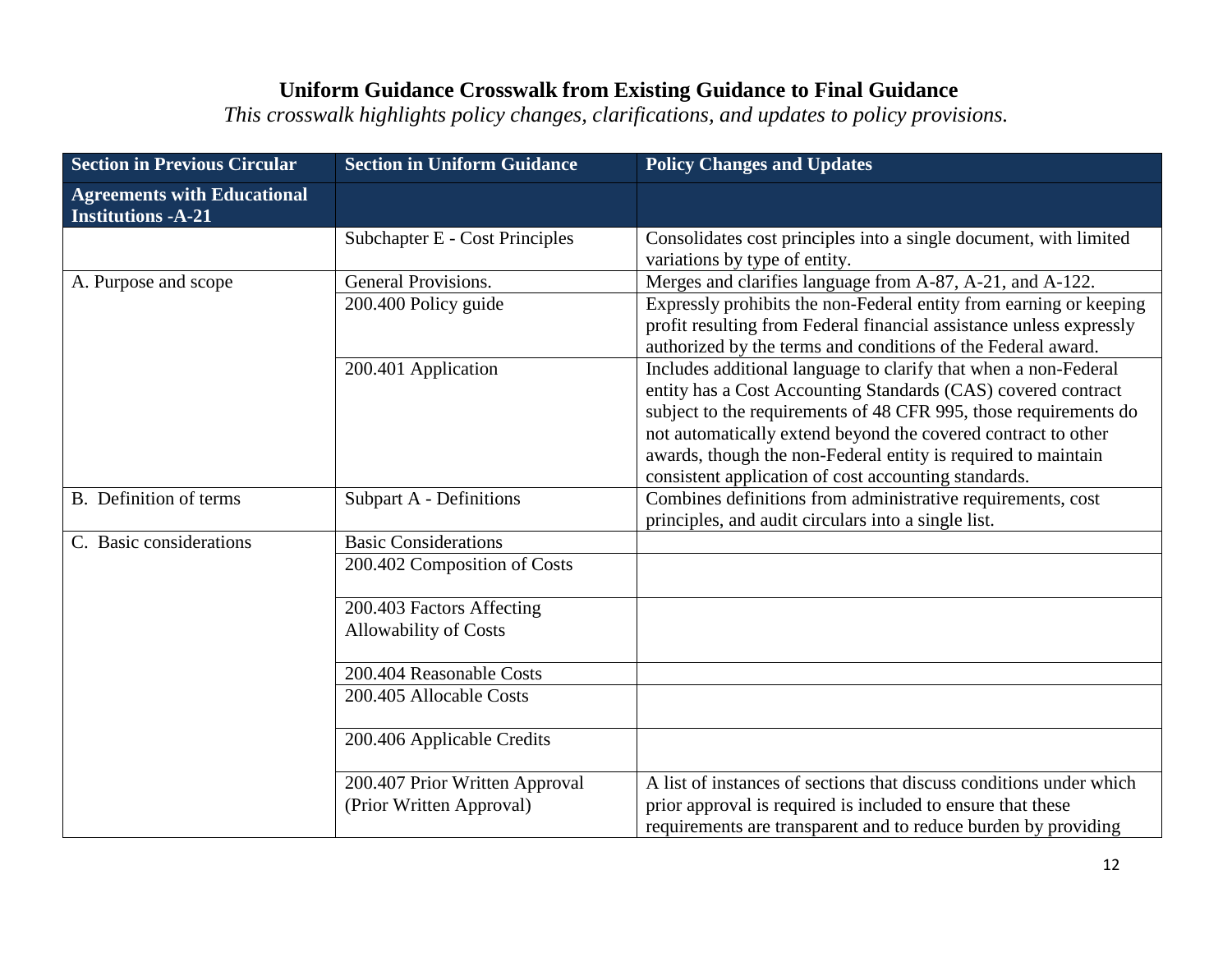| <b>Section in Previous Circular</b> | <b>Section in Uniform Guidance</b>                                                                              | <b>Policy Changes and Updates</b>                                                                                                                                                                                                                                                                                                                                                                                                                                                                                                                                                                                                                                                                                                                                                                    |
|-------------------------------------|-----------------------------------------------------------------------------------------------------------------|------------------------------------------------------------------------------------------------------------------------------------------------------------------------------------------------------------------------------------------------------------------------------------------------------------------------------------------------------------------------------------------------------------------------------------------------------------------------------------------------------------------------------------------------------------------------------------------------------------------------------------------------------------------------------------------------------------------------------------------------------------------------------------------------------|
|                                     |                                                                                                                 | both Federal agencies and non-Federal entities a complete listing of<br>where all these types of requirements may be found.                                                                                                                                                                                                                                                                                                                                                                                                                                                                                                                                                                                                                                                                          |
|                                     | 200.408 Limitation on Allowance of<br>Costs                                                                     |                                                                                                                                                                                                                                                                                                                                                                                                                                                                                                                                                                                                                                                                                                                                                                                                      |
|                                     | 200.409 Special Considerations                                                                                  |                                                                                                                                                                                                                                                                                                                                                                                                                                                                                                                                                                                                                                                                                                                                                                                                      |
|                                     | 200.410 Collection of Unallowable<br>Costs                                                                      |                                                                                                                                                                                                                                                                                                                                                                                                                                                                                                                                                                                                                                                                                                                                                                                                      |
|                                     | 200.411 Adjustment of Previously<br>Negotiated Indirect (F&A) Cost<br><b>Rates Containing Unallowable Costs</b> |                                                                                                                                                                                                                                                                                                                                                                                                                                                                                                                                                                                                                                                                                                                                                                                                      |
| D. Direct costs                     | Direct and Indirect (F&A) costs                                                                                 | Reiterates the principle that all work that is directly allocable to one<br>award may be charged to that award, regardless of the type of task.                                                                                                                                                                                                                                                                                                                                                                                                                                                                                                                                                                                                                                                      |
|                                     | 200.413 Direct Costs                                                                                            | Makes consistent the guidance that administrative costs may be<br>treated as direct costs when they meet certain conditions to<br>demonstrate that they are directly allocable to a Federal award.                                                                                                                                                                                                                                                                                                                                                                                                                                                                                                                                                                                                   |
|                                     | 200.414 Indirect (F&A) costs                                                                                    | Includes provisions that:<br>(1) Provide a de minimis indirect cost rate of 10% of MTDC to<br>those non-Federal entities who have never had a negotiated indirect<br>cost rate, thereby eliminating a potential administrative barrier to<br>receiving and effectively implementing Federal financial assistance<br>(sections 200.210 Information Contained in a Federal award,<br>200.331 Requirements for Pass-through entities, and 200.510<br>Financial Statements all require documentation of usage of this rate<br>to allow for future evaluation of its effectiveness);<br>(2) Require Federal agencies to accept negotiated indirect cost rates<br>unless an exception is required by statute or regulation, or approved<br>by a Federal awarding agency head or delegate based on publicly |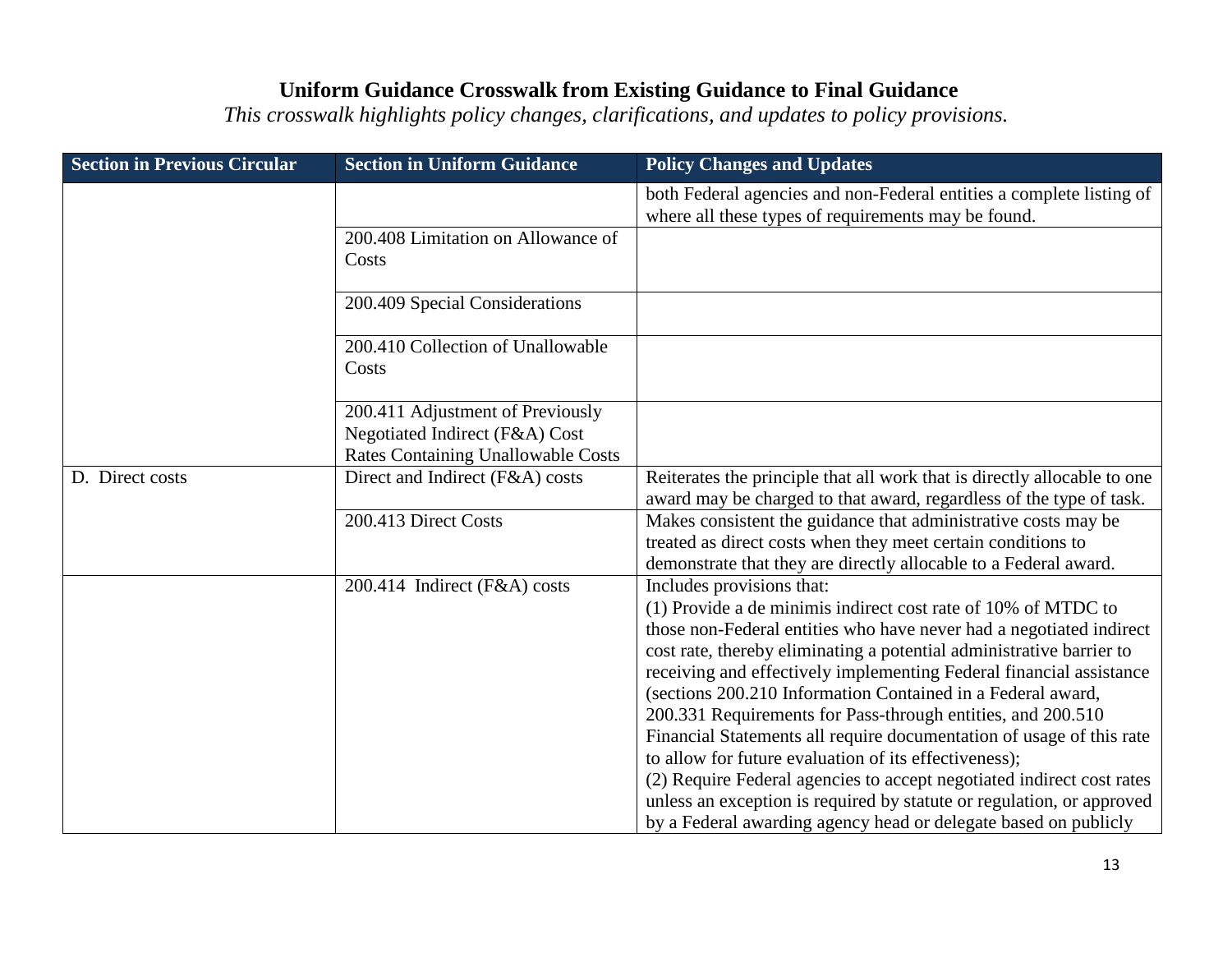| <b>Section in Previous Circular</b>              | <b>Section in Uniform Guidance</b>                                                                                                             | <b>Policy Changes and Updates</b>                                                                                                                                                                                                                                                                                                                                                                                                                                                                                                                                 |
|--------------------------------------------------|------------------------------------------------------------------------------------------------------------------------------------------------|-------------------------------------------------------------------------------------------------------------------------------------------------------------------------------------------------------------------------------------------------------------------------------------------------------------------------------------------------------------------------------------------------------------------------------------------------------------------------------------------------------------------------------------------------------------------|
|                                                  |                                                                                                                                                | documented justification;<br>(3) Allow for a one-time extension without further negotiation of a<br>federally approved negotiated indirect cost rate for a period of up to<br>4 years.                                                                                                                                                                                                                                                                                                                                                                            |
|                                                  | 200.415 Required Certifications                                                                                                                | Strengthens non-Federal entity accountability by providing explicit<br>and consistent language for required certifications that include<br>awareness of potential penalties under the False Claims Act.                                                                                                                                                                                                                                                                                                                                                           |
| E. F&A costs                                     | Special Considerations for State,<br><b>Local and Indian Tribal Governments</b>                                                                | Merges and clarifies language primarily from A-87 and A-22.<br>Language removed from guidance. Guidance on elimination of<br>CASB requirements applies only to grants and cooperative<br>agreements.                                                                                                                                                                                                                                                                                                                                                              |
|                                                  | 200.416 Cost Allocation Plans and<br><b>Indirect Cost Proposals</b>                                                                            |                                                                                                                                                                                                                                                                                                                                                                                                                                                                                                                                                                   |
|                                                  | 200.417 Interagency Service<br>Special Considerations for<br>Institutions of Higher Education                                                  | Eliminates the Cost Accounting Standards Board's (CASB) Cost<br>Accounting Standards and CASB's Disclosure Statement<br>requirements (Attachment A and B in A-21) for Institutions of<br>Higher Education (IHEs).                                                                                                                                                                                                                                                                                                                                                 |
|                                                  | 200.418 Costs incurred by State and<br><b>Local Governments</b>                                                                                |                                                                                                                                                                                                                                                                                                                                                                                                                                                                                                                                                                   |
| F. Identification and assignment<br>of F&A costs | Appendix III - Indirect (F&A) Costs<br>Identification and Assignment, and<br>Rate Determination for Institutions<br>of Higher Education (IHEs) | Includes provisions that extend to all IHEs the provisions<br>previously extended only to a few that allow for recovery of<br>increased utility costs associated with research.<br>While charges to utility cost adjustment should be based on actual<br>costs, the amount recoverable should be limited to an amount equal<br>to 1.3% of the IHE's indirect cost rate until such time as OMB and<br>Federal agencies can better understand the cost implications of full<br>reimbursement of actual costs and the potential implication for<br>Federal programs. |
| G. Determination and application                 | Appendix III - Indirect (F&A) Costs                                                                                                            | Merges and clarifies language primarily from A-87.                                                                                                                                                                                                                                                                                                                                                                                                                                                                                                                |
| of F&A cost rate or rates                        | Identification and Assignment, and                                                                                                             |                                                                                                                                                                                                                                                                                                                                                                                                                                                                                                                                                                   |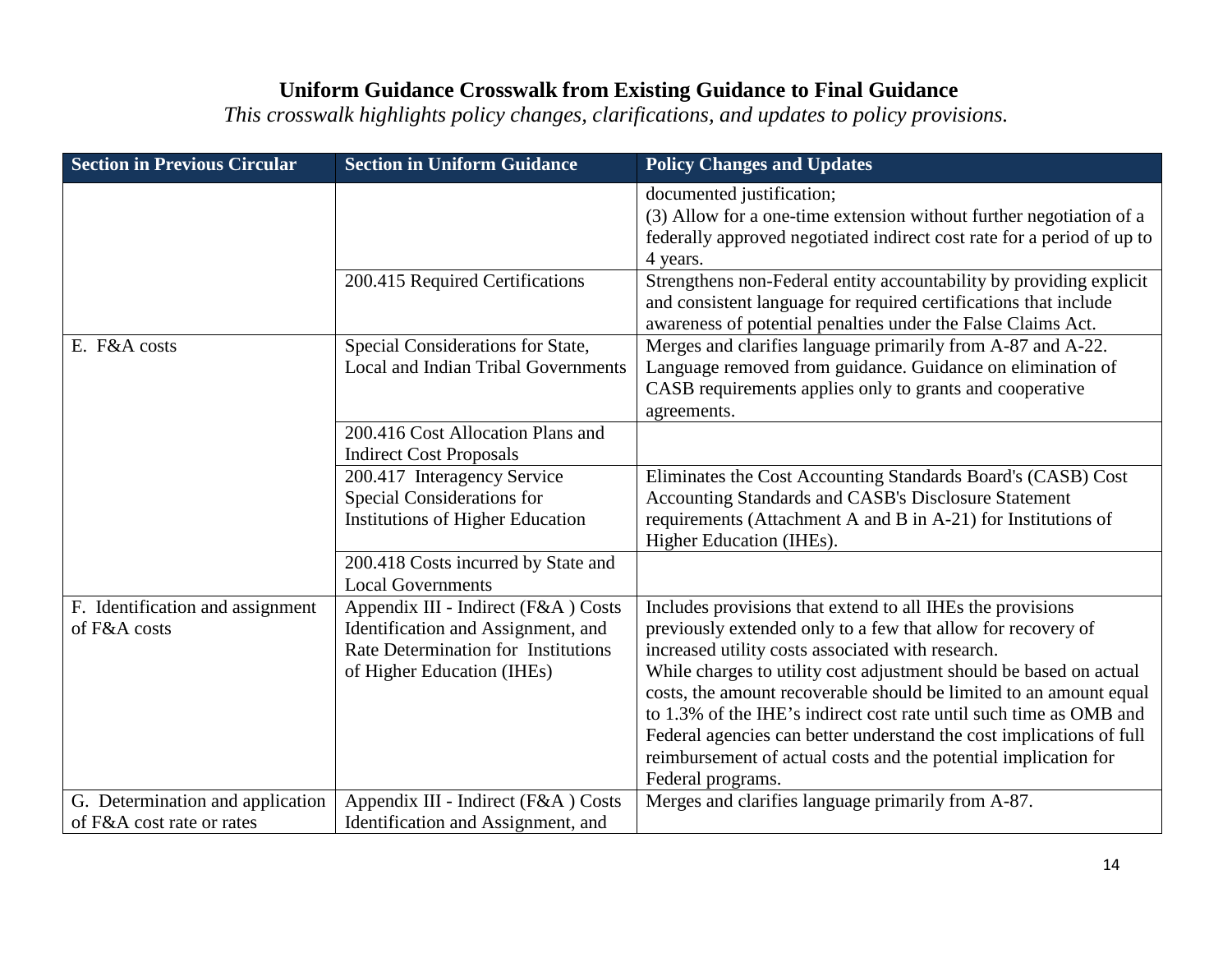| <b>Section in Previous Circular</b> | <b>Section in Uniform Guidance</b>                                       | <b>Policy Changes and Updates</b>                                    |
|-------------------------------------|--------------------------------------------------------------------------|----------------------------------------------------------------------|
|                                     | <b>Rate Determination for Institutions</b><br>of Higher Education (IHEs) |                                                                      |
| H. Simplified method for small      | Appendix III - Indirect (F&A) Costs                                      | Merges and clarifies language primarily from A-87.                   |
| institutions                        | Identification and Assignment, and                                       |                                                                      |
|                                     | <b>Rate Determination for Institutions</b>                               |                                                                      |
|                                     | of Higher Education (IHEs)                                               |                                                                      |
| J. General Provisions for           | <b>General Provisions for Selected Items</b>                             |                                                                      |
| Selected Items of Cost              | of Cost                                                                  |                                                                      |
|                                     | 200.420 Considerations for Selected                                      |                                                                      |
|                                     | Items of Costs                                                           |                                                                      |
| 1 Advertising and Public            | 200.421 Advertising and Public                                           | Allows for costs of advertising program outreach and other specific  |
| Relations                           | Relations                                                                | costs necessary to meet the requirements of the federal award.       |
| .2 Advisory Councils                | 200.422 Advisory Councils                                                | Language clarified.                                                  |
| .3 Alcoholic Beverages              | 200.423 Alcoholic Beverages                                              |                                                                      |
| .4 Alumni/ae Activities             | 200.424 Alumni/ae Activities                                             |                                                                      |
| .5 Audit Services                   | 200.425 Audit Services                                                   | Clarified to include reference to a non-Federal entity's fiscal year |
|                                     |                                                                          | in noting that when Federal awards total less than \$750,000 the     |
|                                     |                                                                          | non-Federal entity is exempted from having a single audit.           |
| .6 Bad Debts                        | 200.426 Bad Debts                                                        | Language clarified.                                                  |
| .7 Bonding Costs                    | 200.427 Bonding Costs                                                    | Applies to all.                                                      |
| _8 Collections of Improper          | 200.428 Collections of Improper                                          | Allows recipients to be reimbursed for expenses associated with the  |
| Payments                            | Payments                                                                 | effort to collect improper payment recoveries or related activities; |
|                                     |                                                                          | these costs may be considered either indirect or direct costs.       |
| .9 Commencement and                 | 200.429 Commencement and                                                 |                                                                      |
| <b>Convocation Costs</b>            | <b>Convocation Costs</b>                                                 |                                                                      |
| _.10 Compensation - Personal        | 200.430 Compensation - Personal                                          | Strengthens the requirements for non-Federal entities to maintain    |
| Services                            | <b>Services</b>                                                          | high standards for internal controls over salaries and wages while   |
|                                     |                                                                          | allowing for additional flexibility in how non-Federal entities      |
|                                     |                                                                          | implement processes to meet those standards.                         |
| .11 Compensation - Fringe           | 200.431 Compensation - Fringe                                            |                                                                      |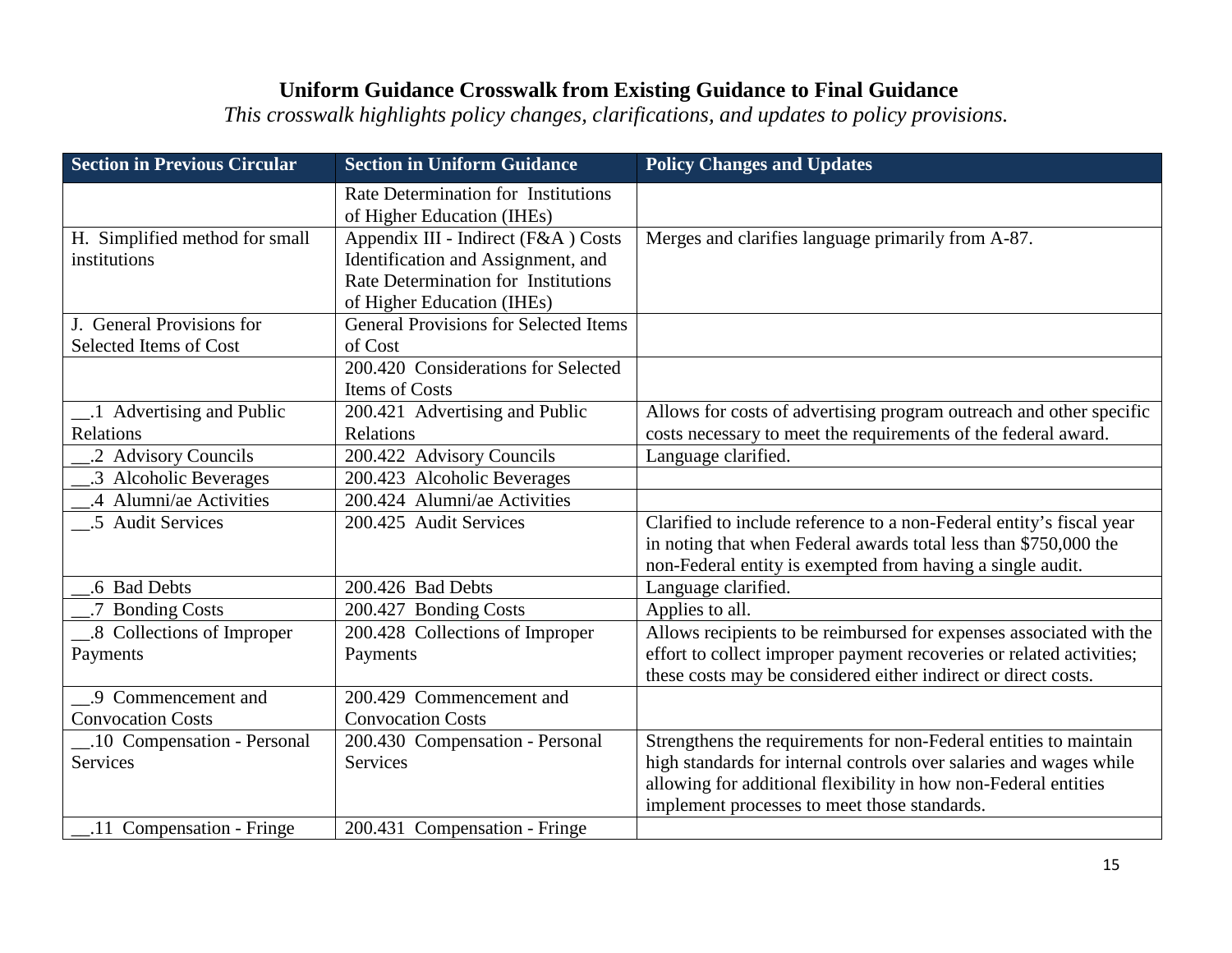| <b>Section in Previous Circular</b> | <b>Section in Uniform Guidance</b>  | <b>Policy Changes and Updates</b>                                                                                                              |
|-------------------------------------|-------------------------------------|------------------------------------------------------------------------------------------------------------------------------------------------|
| <b>Benefits</b>                     | <b>Benefits</b>                     |                                                                                                                                                |
| _12 Conferences                     | 200.432 Conferences                 | Provides that, for hosts of conferences, the costs of identifying (but<br>not providing) locally available child-care resources are allowable. |
| .13 Contingency Provisions          | 200.433 Contingency Provisions      | Updates and clarifies language                                                                                                                 |
| .14 Contributions and               | 200.434 Contributions and donations | Updates and clarifies language                                                                                                                 |
| donations                           |                                     |                                                                                                                                                |
| .15 Defense and Prosecution         | 200.435 Defense and Prosecution of  | Applies to all.                                                                                                                                |
| of Criminal and Civil               | Criminal and Civil Proceedings,     |                                                                                                                                                |
| Proceedings, Claims, Appeals        | Claims, Appeals and Patent          |                                                                                                                                                |
| and Patent Infringements            | Infringements                       |                                                                                                                                                |
| 16 Depreciation                     | 200.436 Depreciation                | Eliminates restrictions on use of indirect costs recovered for                                                                                 |
|                                     |                                     | depreciation or use allowances.                                                                                                                |
| _.17 Employee Health and            | 200.437 Employee Health and         |                                                                                                                                                |
| <b>Welfare Costs</b>                | <b>Welfare Costs</b>                |                                                                                                                                                |
| .18 Entertainment costs             | 200.438 Entertainment costs         | Clarifies that any exceptions require a programmatic purpose as<br>well as written prior approval from the Federal awarding agency.            |
| 19 Equipment and Other              | 200.439 Equipment and Other         | Expands provision allowing equipment to be replaced as trade-in to                                                                             |
| Capital Expenditures                | <b>Capital Expenditures</b>         | all.                                                                                                                                           |
| .20 Exchange Rate                   | 200.440 Exchange Rate               |                                                                                                                                                |
| .21 Fines, Penalties, Damages       | 200.441 Fines, Penalties, Damages   | List of laws under which failure to comply could result in costs of                                                                            |
| and Other Settlements               | and Other Settlements               | fines and other penalties include Tribal law.                                                                                                  |
| .22 Fund Raising and                | 200.442 Fund Raising and            |                                                                                                                                                |
| <b>Investment Management Costs</b>  | <b>Investment Management Costs</b>  |                                                                                                                                                |
| .23 Gains and Losses on             | 200.443 Gains and Losses on         |                                                                                                                                                |
| Disposition of Depreciable Assets   | Disposition of Depreciable Assets   |                                                                                                                                                |
| .24 General Government              | 200.444 General Government          | Includes language that allows up to 50% of the portion of salaries                                                                             |
| <b>Expenses</b>                     | Expenses                            | and wages for the chief executive and his or her staff supporting                                                                              |
|                                     |                                     | Federal awards for Indian Tribes and Councils of Government to                                                                                 |
|                                     |                                     | be allowable as indirect costs without further justification.                                                                                  |
| .25 Goods or Services for           | 200.445 Goods or Services for       | Expands provision allowing equipment to be replaced as trade-in to                                                                             |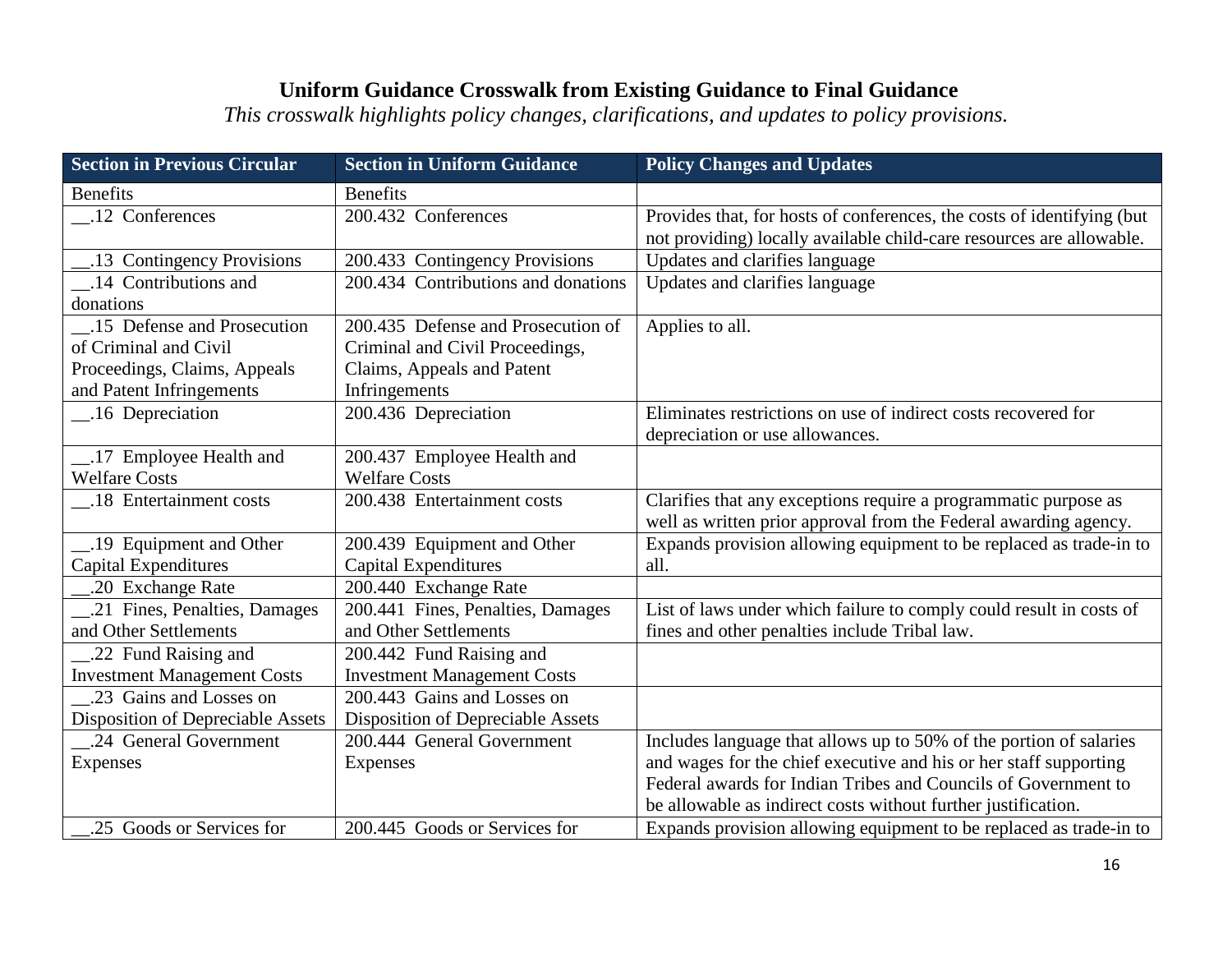| <b>Section in Previous Circular</b> | <b>Section in Uniform Guidance</b> | <b>Policy Changes and Updates</b>                                    |
|-------------------------------------|------------------------------------|----------------------------------------------------------------------|
| <b>Personal Use</b>                 | Personal Use                       | all.                                                                 |
| 26 Idle Facilities and Idle         | 200.446 Idle Facilities and Idle   | Allows for the costs of idle facilities when they are necessary to   |
| Capacity                            | Capacity                           | meet fluctuations in workload, such as those which may be typical    |
|                                     |                                    | of developing shared service arrangements.                           |
| .27 Insurance and                   | 200.447 Insurance and              | Deleted policy that the Federal government will participate in       |
| Indemnification                     | Indemnification                    | actual losses of a self-insurance fund that are in excess of the     |
|                                     |                                    | reserves, to protect the Federal government from inappropriate       |
|                                     |                                    | exposure to these types of costs.                                    |
|                                     |                                    | Language on fees paid to or on behalf of employees or former         |
|                                     |                                    | employees for worker's compensation, unemployment                    |
|                                     |                                    | compensation, moved to the section on fringe benefits.               |
| .28 Intellectual Property           | 200.448 Intellectual Property      | Patents and royalties, based on A-122.                               |
| .29 Interest                        | 200.449 Interest                   | Allows non-Federal entities to be reimbursed for financing costs     |
|                                     |                                    | associated with patents and computer software capitalized in         |
|                                     |                                    | accordance with GAAP after January 1, 2016.                          |
|                                     |                                    | Eliminates requirements for Institutions of Higher Education         |
|                                     |                                    | (IHEs), and other entities where appropriate, to conduct a lease-    |
|                                     |                                    | purchase analysis to justify interest costs and to notify the        |
|                                     |                                    | cognizant agency prior to relocating federally sponsored activities  |
|                                     |                                    | from a facility financed by debt; language not included in guidance. |
|                                     |                                    | Includes the costs of certain computing devices as allowable direct  |
|                                     |                                    | cost supplies, 200.453 Material and Supplies Costs, Including        |
|                                     |                                    | Costs of Computing Devices, (1), (4).                                |
| .30 Lobbying                        | 200.450 Lobbying                   | Clarified what was meant by "substantially engaged in lobbying"      |
|                                     |                                    | and adding a citation to section 200.450 Lobbying to clarify.        |
| .31 Losses on other Federal         | 200.451 Losses on other Federal    |                                                                      |
| <b>Awards or Contracts</b>          | <b>Awards or Contracts</b>         |                                                                      |
| 32 Maintenance and Repair           | 200.452 Maintenance and Repair     |                                                                      |
| Costs                               | Costs                              |                                                                      |
| .33 Material and Supplies           | 200.453 Material and Supplies      | Clarifies that \$5,000 is the threshold for an allowable maximum     |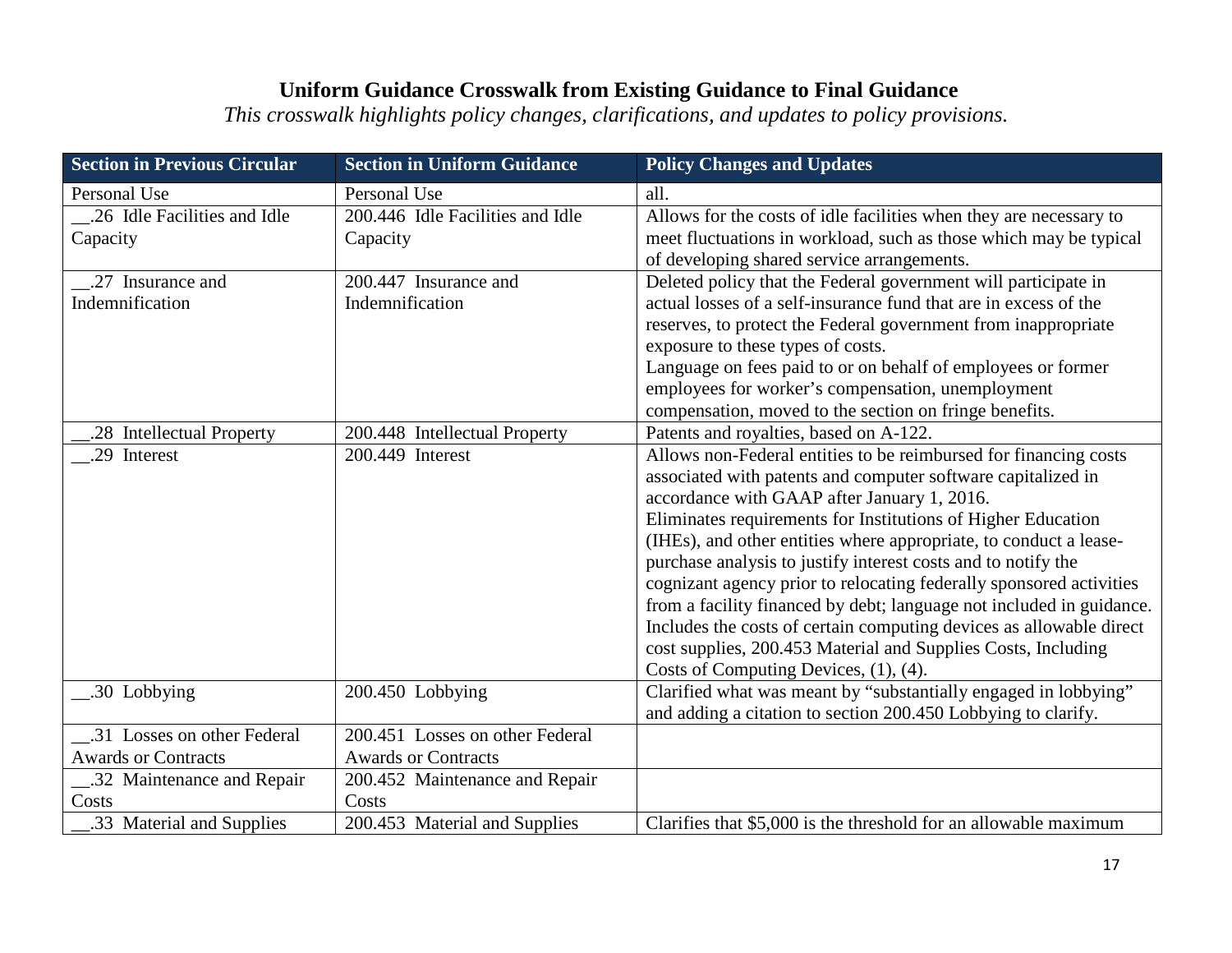| <b>Section in Previous Circular</b> | <b>Section in Uniform Guidance</b>  | <b>Policy Changes and Updates</b>                                                        |
|-------------------------------------|-------------------------------------|------------------------------------------------------------------------------------------|
| Costs, Including Costs of           | Costs, Including Costs of Computing | residual inventory of unused supplies. Moved the definition of                           |
| <b>Computing Devices</b>            | Devices                             | supplies to the definition section.                                                      |
| 34 Memberships,                     | 200.454 Memberships,                | Clarified what was meant by "substantially engaged in lobbying"                          |
| Subscriptions, and Professional     | Subscriptions, and Professional     | and adding a citation to section 200.450 Lobbying to clarify.                            |
| <b>Activity Costs</b>               | <b>Activity Costs</b>               |                                                                                          |
| .35 Organization Costs              | 200.455 Organization Costs          | recommended parity in application of this item across types of non-<br>Federal entities. |
| .36 Participant Support Costs       | 200.456 Participant Support Costs   | Expands participant support cost language from A-122 to all<br>entities.                 |
| .37 Plant and Security Costs        | 200.457 Plant and Security Costs    |                                                                                          |
| .38 Pre-award Costs                 | 200.458 Pre-award Costs             |                                                                                          |
| .39 Professional Service Costs      | 200.459 Professional Service Costs  |                                                                                          |
| 40 Proposal Costs                   | 200.460 Proposal Costs              | Deleted language allowing for other than indirect treatment with                         |
|                                     |                                     | prior Federal agency approval.                                                           |
| .41 Publication and Printing        | 200.461 Publication and Printing    | Clarifies that non-Federal entities may charge the Federal award                         |
| Costs                               | Costs                               | before closeout for the costs of publication or sharing of research                      |
|                                     |                                     | results if the costs are not incurred during the period of                               |
|                                     |                                     | performance of the Federal award.                                                        |
| _.42 Rearrangement and              | 200.462 Rearrangement and           | Combines two previously separate items.                                                  |
| <b>Reconversion Costs</b>           | <b>Reconversion Costs</b>           |                                                                                          |
| __.43 Recruiting Costs              | 200.463 Recruiting Costs            | Eliminates requirements regarding printed "help-wanted"                                  |
|                                     |                                     | advertising.                                                                             |
|                                     |                                     | Costs associated with visas when critical skills are needed for a                        |
|                                     |                                     | specific award may be proposed as a direct cost.                                         |
| .44 Relocation Costs of             | 200.464 Relocation Costs of         | Costs of the ownership of the vacant former home after the                               |
| <b>Employees</b>                    | Employees                           | settlement or lease date of the employees new permanent home                             |
|                                     |                                     | should only be paid for up to 6 months to eliminate excessive                            |
|                                     |                                     | charges to the Federal government.                                                       |
| .45 Rental Costs of Real            | 200.465 Rental Costs of Real        | Provisions of the General Accepted Accounting Principles should                          |
| Property                            | Property                            | determine whether a lease is a capital lease or not.                                     |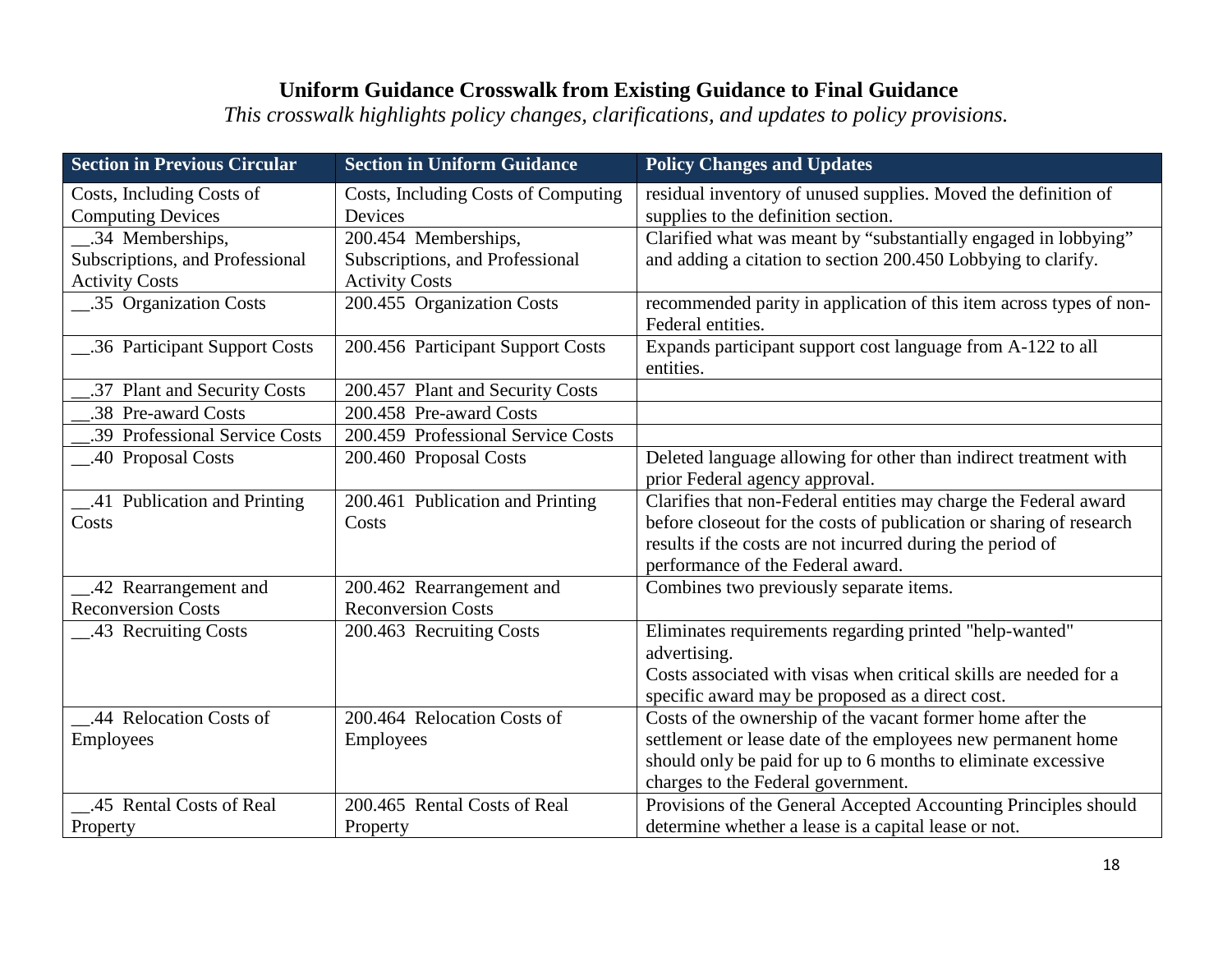| <b>Section in Previous Circular</b> | <b>Section in Uniform Guidance</b>         | <b>Policy Changes and Updates</b>                                                                                                    |
|-------------------------------------|--------------------------------------------|--------------------------------------------------------------------------------------------------------------------------------------|
|                                     |                                            | Language added prohibiting the charge of home office space and<br>utilities charged to a Federal award.                              |
| 46 Scholarships and Student         | 200.466 Scholarships and Student           | Clarifies that voluntary committed cost sharing should not be used                                                                   |
| <b>Aid Costs</b>                    | <b>Aid Costs</b>                           | as a factor in the review of applications. See section ___.400 Policy                                                                |
|                                     |                                            | Guide, and section 200.306 Cost Sharing Or Matching,<br>respectively.                                                                |
| 47 Selling and Marketing            | 200.467 Selling and Marketing Costs        | Cross-reference to 200.460 Proposal Costs added to the existing                                                                      |
| Costs                               |                                            | cross reference to 200.421 Advertising And Public Relations as<br>allowable exceptions to the otherwise unallowable costs covered by |
|                                     |                                            | this section.                                                                                                                        |
| 48 Specialized Service              | 200.468 Specialized Service                |                                                                                                                                      |
| Facilities                          | Facilities                                 |                                                                                                                                      |
| 49 Student Activity Costs           | 200.469 Student Activity Costs             | Expanded language to all entities to further mitigate risks of waste,                                                                |
|                                     |                                            | fraud, and abuse.                                                                                                                    |
| .50 Taxes (Including Value)         | 200.470 Taxes (Including Value             |                                                                                                                                      |
| Added Tax)                          | Added Tax)                                 |                                                                                                                                      |
| .51 Termination Costs               | 200.471 Termination Costs                  |                                                                                                                                      |
| .52 Training and Education          | 200.472 Training and Education             |                                                                                                                                      |
| Costs                               | Costs                                      |                                                                                                                                      |
| .53 Transportation Costs            | 200.473 Transportation Costs               |                                                                                                                                      |
| .54 Travel Costs                    | 200.474 Travel Costs                       | Provides, under specific and limited circumstances, a family-                                                                        |
|                                     |                                            | friendly policy that should allow for individuals with dependent                                                                     |
|                                     |                                            | care responsibilities to better balance their responsibilities to both                                                               |
|                                     |                                            | their families and the Federal award.                                                                                                |
| .55 Trustees                        | 200.475 Trustees                           | Costs for the nonprofit community and institutions are allowable,                                                                    |
|                                     |                                            | given those costs are also in line with section 200.474 Travel Costs.                                                                |
| K. Certification of charges         | Appendix III - Indirect (F&A) Costs        | Language is updated.                                                                                                                 |
|                                     | Identification and Assignment, and         |                                                                                                                                      |
|                                     | <b>Rate Determination for Institutions</b> |                                                                                                                                      |
|                                     | of Higher Education (IHEs)                 |                                                                                                                                      |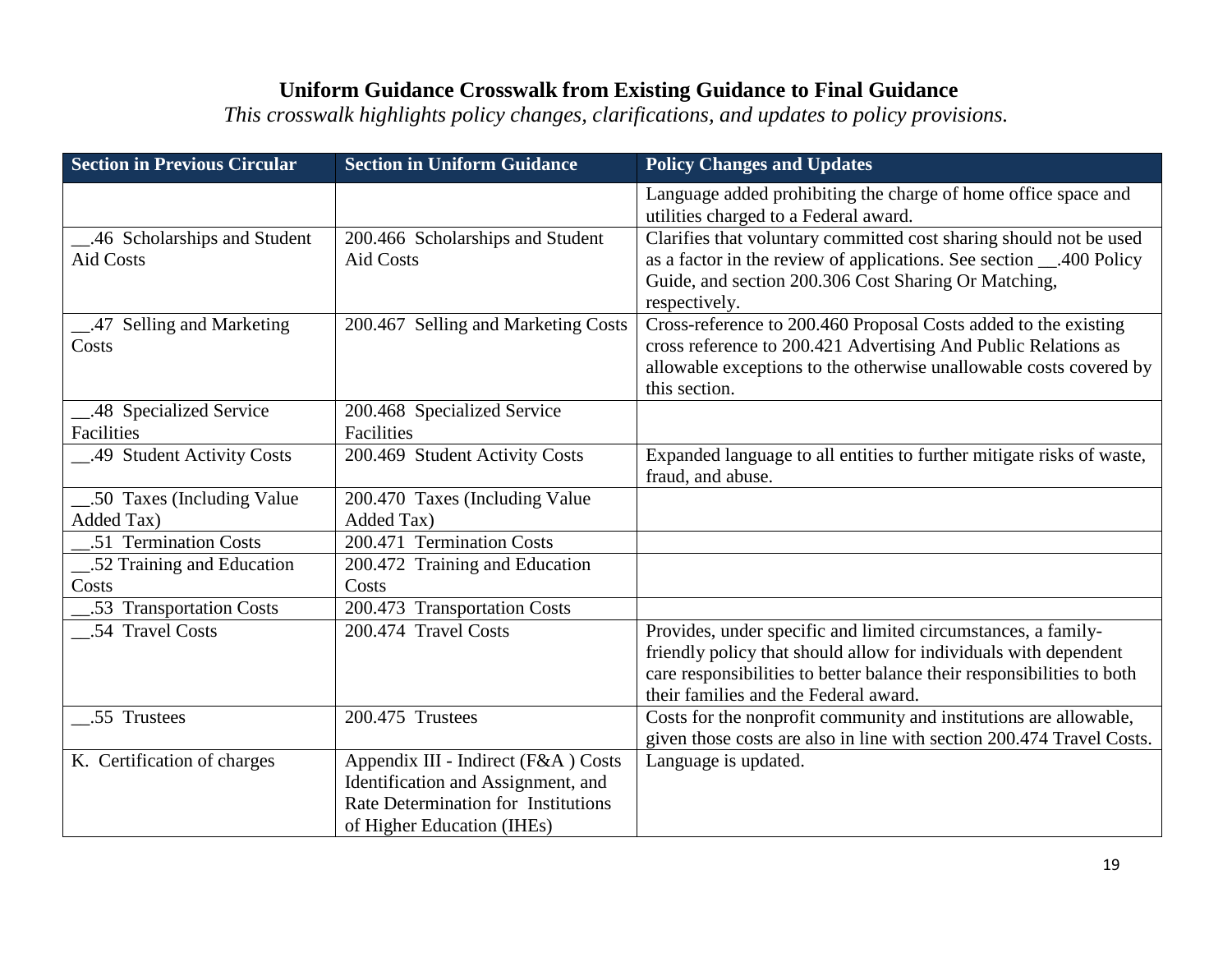| <b>Section in Previous Circular</b>                                                                                                    | <b>Section in Uniform Guidance</b>                                                                                                             | <b>Policy Changes and Updates</b>                                                                                                                                                                                                                                                                                                                                                                                                                                                                                                                                 |
|----------------------------------------------------------------------------------------------------------------------------------------|------------------------------------------------------------------------------------------------------------------------------------------------|-------------------------------------------------------------------------------------------------------------------------------------------------------------------------------------------------------------------------------------------------------------------------------------------------------------------------------------------------------------------------------------------------------------------------------------------------------------------------------------------------------------------------------------------------------------------|
| Exhibit A - List of Colleges and<br>Universities Subject to Section<br>J.12.h of Circular A 21                                         | Deleted                                                                                                                                        | No Changes.                                                                                                                                                                                                                                                                                                                                                                                                                                                                                                                                                       |
| Exhibit B - Listing of Institutions<br>that are eligible for the utility cost<br>adjustment                                            | Deleted                                                                                                                                        | Utility Cost Adjustment expanded to all schools, Appendix IV.                                                                                                                                                                                                                                                                                                                                                                                                                                                                                                     |
| Exhibit C - Examples of "major<br>project" where direct charging of<br>administrative or clerical staff<br>salaries may be appropriate | Deleted                                                                                                                                        | Administrative costs allowed as direct charges when allocable to a<br>specific award, 200.413 Direct Costs                                                                                                                                                                                                                                                                                                                                                                                                                                                        |
| Appendix A - CASB's Cost<br><b>Accounting Standards (CAS)</b>                                                                          | Deleted                                                                                                                                        | <b>Cost Accounting Standards Section deleted</b>                                                                                                                                                                                                                                                                                                                                                                                                                                                                                                                  |
| Appendix B - CASB's Disclosure<br>Statement (DS 2)                                                                                     | Deleted                                                                                                                                        | Eliminates requirement for Institutions of Higher Education (IHEs)<br>to file a disclosure statement.                                                                                                                                                                                                                                                                                                                                                                                                                                                             |
| Appendix C - Documentation<br>Requirements for Facilities and<br>Administrative (F&A) Rate<br>Proposals (21 pages, 39 kb)              | Appendix III - Indirect (F&A) Costs<br>Identification and Assignment, and<br>Rate Determination for Institutions<br>of Higher Education (IHEs) | Includes provisions that extend to all IHEs the provisions<br>previously extended only to a few that allow for recovery of<br>increased utility costs associated with research.<br>While charges to utility cost adjustment should be based on actual<br>costs, the amount recoverable should be limited to an amount equal<br>to 1.3% of the IHE's indirect cost rate until such time as OMB and<br>Federal agencies can better understand the cost implications of full<br>reimbursement of actual costs and the potential implication for<br>Federal programs. |
| <b>Cost Principles for State, Local,</b><br>and Indian Tribal                                                                          |                                                                                                                                                | <b>Policy Changes and Updates</b>                                                                                                                                                                                                                                                                                                                                                                                                                                                                                                                                 |
| <b>Governments A-87</b>                                                                                                                |                                                                                                                                                |                                                                                                                                                                                                                                                                                                                                                                                                                                                                                                                                                                   |
| A. Purpose and Scope                                                                                                                   | Direct and Indirect (F&A) costs                                                                                                                | Merges language from A-87, A-21, and A-122.<br>Policy changes, where applicable, are the same as those above for<br>$A-21.$                                                                                                                                                                                                                                                                                                                                                                                                                                       |
| <b>B.</b> Definitions                                                                                                                  | Subpart A - Definitions                                                                                                                        | Combines definitions from administrative requirements, cost                                                                                                                                                                                                                                                                                                                                                                                                                                                                                                       |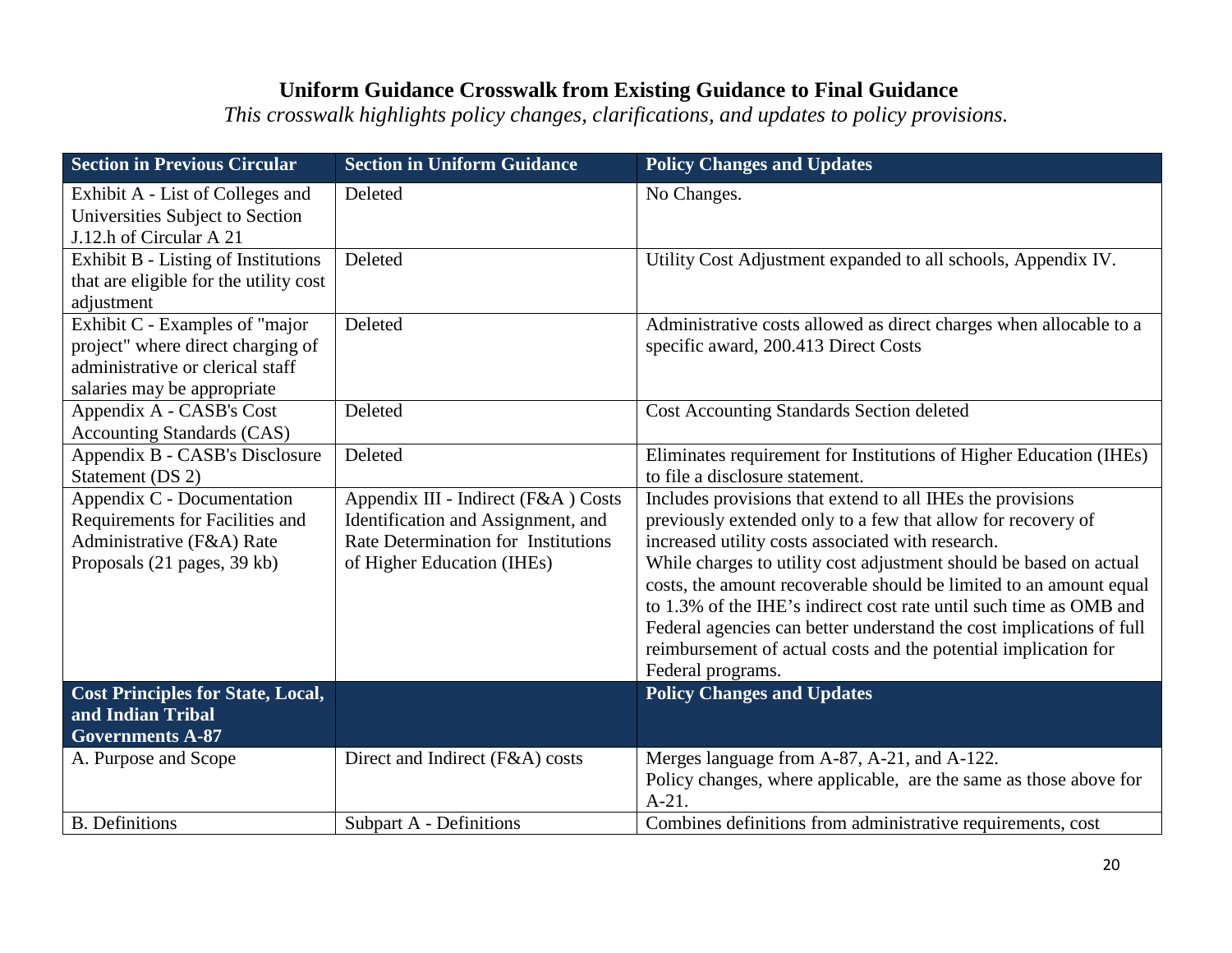| <b>Section in Previous Circular</b>    | <b>Section in Uniform Guidance</b>           | <b>Policy Changes and Updates</b>                                                                                |
|----------------------------------------|----------------------------------------------|------------------------------------------------------------------------------------------------------------------|
|                                        |                                              | principles, and audit circulars into a single list in Appendix I.                                                |
| C. Basic Guidelines                    | <b>Basic Considerations.</b>                 | Policy changes, where applicable, are the same as those above for                                                |
|                                        |                                              | $A-21.$                                                                                                          |
| D. Composition of Cost                 | 200.402 Composition of Costs                 | Policy changes, where applicable, are the same as those above for                                                |
|                                        |                                              | $A-21.$                                                                                                          |
| E. Direct Costs                        | 200.413 Direct Costs                         | Policy changes, where applicable, are the same as those above for                                                |
|                                        |                                              | $A-21.$                                                                                                          |
| F. Indirect Costs                      | 200.414 Indirect (F&A) costs                 | Policy changes, where applicable, are the same as those above for                                                |
|                                        |                                              | $A-21.$                                                                                                          |
| G. Interagency Services                | 200.417 Interagency Service                  | Policy changes, where applicable, are the same as those above for<br>$A-21.$                                     |
| H. Required Certifications             | 200.415 Required Certifications              | Policy changes, where applicable, are the same as those above for                                                |
|                                        |                                              | $A-21.$                                                                                                          |
| <b>Attachment A General Principles</b> | Subpart E - Cost Principles                  | Policy changes, where applicable, are the same as those above for                                                |
| for Determining Allowable Costs        |                                              | $A-21.$                                                                                                          |
| Attachment B Selected Items of         | <b>General Provisions for Selected Items</b> | Policy changes, where applicable, are the same as those above for                                                |
| Cost                                   | of Cost.                                     | $A-21.$                                                                                                          |
| Attachment C State/Local Wide          | Appendix V - State/Local                     | Defines "major local government" as one that receives \$100                                                      |
| <b>Central Service Cost Allocation</b> | Government and Indian Tribe - Wide           | million in direct Federal funds.                                                                                 |
| Plans                                  | <b>Central Service Cost Allocation Plans</b> |                                                                                                                  |
| <b>Attachment D Public Assistance</b>  | Appendix VI - Public Assistance              | Language is updated.                                                                                             |
| <b>Cost Allocation Plans</b>           | <b>Cost Allocation Plans</b>                 |                                                                                                                  |
| <b>Attachment E State and Local</b>    | Appendix VII - States and Local              | Language is updated.                                                                                             |
| <b>Indirect Cost Rate Proposals</b>    | Government and Indian Tribe                  |                                                                                                                  |
|                                        | <b>Indirect Cost Proposals</b>               |                                                                                                                  |
| <b>Cost Principles for Non-Profit</b>  |                                              | <b>Policy Changes and Updates</b>                                                                                |
| <b>Organizations A-122</b>             |                                              |                                                                                                                  |
| <b>Attachment A - General</b>          | <b>Subpart E - Cost Principles</b>           | Merges language from A-87, A-21, and A-122.<br>Policy changes, where applicable, are the same as those above for |
| Principles                             |                                              | $A-21.$                                                                                                          |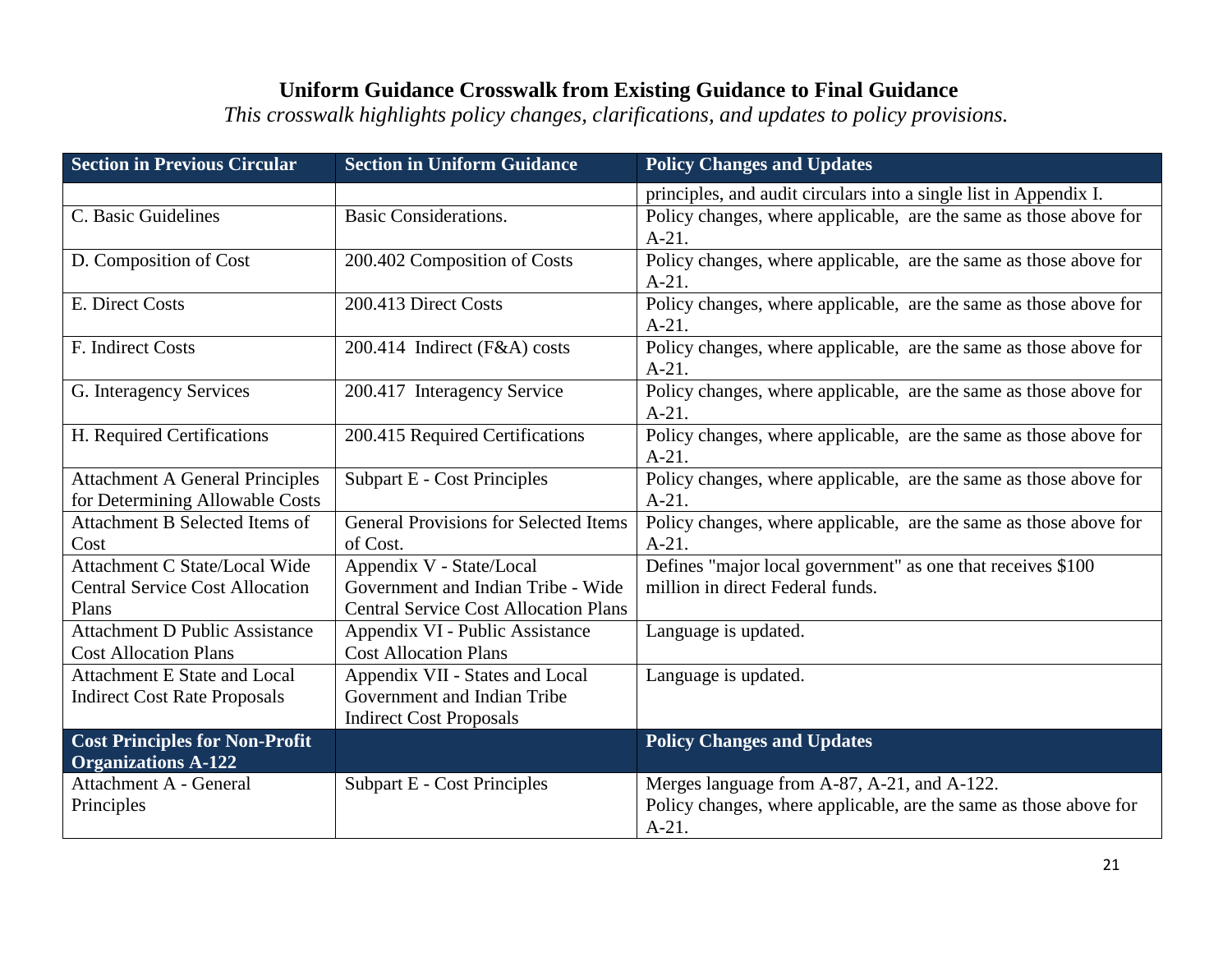| <b>Section in Previous Circular</b>                                                                  | <b>Section in Uniform Guidance</b>                                                                   | <b>Policy Changes and Updates</b>                                                                                                                                                                                                                                                |
|------------------------------------------------------------------------------------------------------|------------------------------------------------------------------------------------------------------|----------------------------------------------------------------------------------------------------------------------------------------------------------------------------------------------------------------------------------------------------------------------------------|
| A. Basic Considerations                                                                              | <b>Basic Considerations.</b>                                                                         | Policy changes, where applicable, are the same as those above for<br>$A-21.$                                                                                                                                                                                                     |
| <b>B.</b> Direct Costs                                                                               | 200.413 Direct Costs                                                                                 | Policy changes, where applicable, are the same as those above for<br>$A-21.$                                                                                                                                                                                                     |
| C. Indirect Costs                                                                                    | 200.414 Indirect (F&A) costs                                                                         | Policy changes, where applicable, are the same as those above for<br>$A-21.$                                                                                                                                                                                                     |
| D. Allocation of Indirect Costs<br>and Determination of Indirect<br><b>Cost Rates</b>                | Appendix VII - States and Local<br>Government and Indian Tribe<br><b>Indirect Cost Proposals</b>     | Defines "major long term shift" for purposes of Federal agency<br>cognizance as 3 years                                                                                                                                                                                          |
| E. Negotiation and Approval of<br><b>Indirect Cost Rates</b>                                         | Appendix VII - States and Local<br>Government and Indian Tribe<br><b>Indirect Cost Proposals</b>     | Language is updated.                                                                                                                                                                                                                                                             |
| Attachment B - Selected Items of<br>Cost                                                             | <b>Subpart E - Cost Principles General</b><br>Provisions for Selected Items of Cost                  | See above, General Provisions for Selected Items of Cost                                                                                                                                                                                                                         |
| Attachment C - Non-Profit<br>Organizations Not Subject To<br>This Circular                           | Appendix VIII - Nonprofit<br><b>Organizations Exempted From</b><br><b>Subpart E: Cost Principles</b> | Language is updated.                                                                                                                                                                                                                                                             |
| <b>Audits of States, Local</b><br><b>Governments, and Non-Profit</b><br><b>Organizations - A-133</b> |                                                                                                      | Possible Policy Changes- see changes in crosswalk from new<br>circular                                                                                                                                                                                                           |
| Subpart A--General                                                                                   | General                                                                                              | Language is updated.                                                                                                                                                                                                                                                             |
| .100 Purpose.                                                                                        | 200.500 Purpose.                                                                                     | Language is updated.                                                                                                                                                                                                                                                             |
| .105 Definitions.                                                                                    | <b>Subpart A - Definitions</b>                                                                       | Combines definitions from administrative requirements, cost<br>principles, and audit circulars into a single list.                                                                                                                                                               |
| <b>Subpart B--Audits</b>                                                                             | Audits.                                                                                              | Changes to compliance supplement to reduce the number of<br>compliance requirements to target waste, fraud, and abuse.                                                                                                                                                           |
| 200 Audit requirements.                                                                              | 200.501 Audit requirements.                                                                          | 200.501 Audit Requirements raises the Single Audit threshold from<br>\$500,000 in Federal awards per year to \$750,000 in Federal awards<br>per year. This reduces the audit burden for approximately 5,000<br>non-Federal entities while maintaining Single Audit coverage over |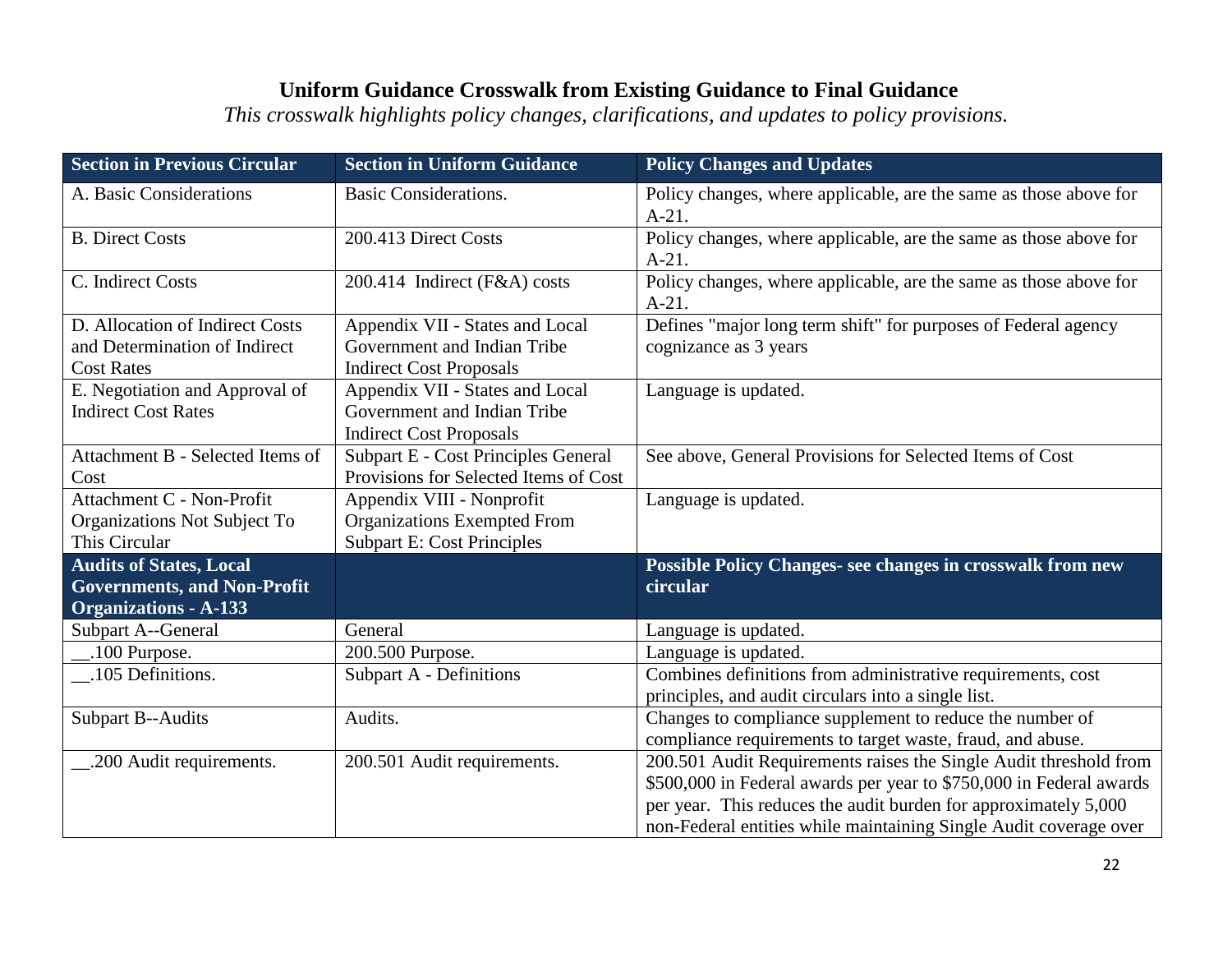| <b>Section in Previous Circular</b> | <b>Section in Uniform Guidance</b> | <b>Policy Changes and Updates</b>                                      |
|-------------------------------------|------------------------------------|------------------------------------------------------------------------|
|                                     |                                    | 99% of the Federal dollars currently covered.                          |
| .205 Basis for determining          | 200.502 Basis for Determining      | Language is updated.                                                   |
| Federal awards expended.            | Federal Awards Expended.           |                                                                        |
| .210 Subrecipient and vendor        | Subrecipient Monitoring and        | Language is updated.                                                   |
| determinations.                     | Management with minor parts        |                                                                        |
|                                     | incorporated into .501             |                                                                        |
| .215 Relation to other audit        | 200.503 Relation to Other Audit    | Explicitly requires Federal agencies or pass-through entities to       |
| requirements.                       | Requirements.                      | review the Federal Audit Clearinghouse for existing audits             |
|                                     |                                    | submitted by the entities, and to rely on those to the extent possible |
|                                     |                                    | prior to commencing an additional audit.                               |
| .220 Frequency of audits.           | 200.504 Frequency of Audits.       | Language is updated.                                                   |
| .225 Sanctions.                     | 200.505 Sanctions.                 | Language is updated.                                                   |
| .230 Audit costs.                   | 200.506 Audit Costs.               | Language is updated.                                                   |
| .235 Program-specific audits.       | 200.507 Program-Specific Audits.   | A listing of current program-specific audit guides can be found in     |
|                                     |                                    | the compliance supplement beginning with the 2014 supplement           |
|                                     |                                    | including Federal awarding agency contact information and a            |
|                                     |                                    | website where a copy of the guide can be obtained.                     |
| <b>Subpart C--Auditees</b>          | Auditees.                          | Language is updated.                                                   |
| 300 Auditee responsibilities.       | 200.508 Auditee Responsibilities.  | Removed Feds granting extensions to due date consistent with need      |
|                                     |                                    | for timely audits.                                                     |
|                                     |                                    | Moved some auditee responsibility language to Standards for            |
|                                     |                                    | Financial and Program Management.                                      |
| .305 Auditor selection.             | 200.509 Auditor Selection.         | Peer reviews added to the factors considered in selecting an auditor   |
|                                     |                                    | to strengthen audit quality and ensure that audit resources are used   |
|                                     |                                    | most effectively.                                                      |
| .310 Financial statements.          | 200.510 Financial Statements.      | Financial Statements all require documentation of usage of this rate   |
|                                     |                                    | to allow for future evaluation of its effectiveness.                   |
|                                     |                                    | Schedule of expenditures of Federal awards must include the total      |
|                                     |                                    | Federal awards expended as determined in accordance with section       |
|                                     |                                    | 200.502 Basis for Determining Federal Awards Expended, and also        |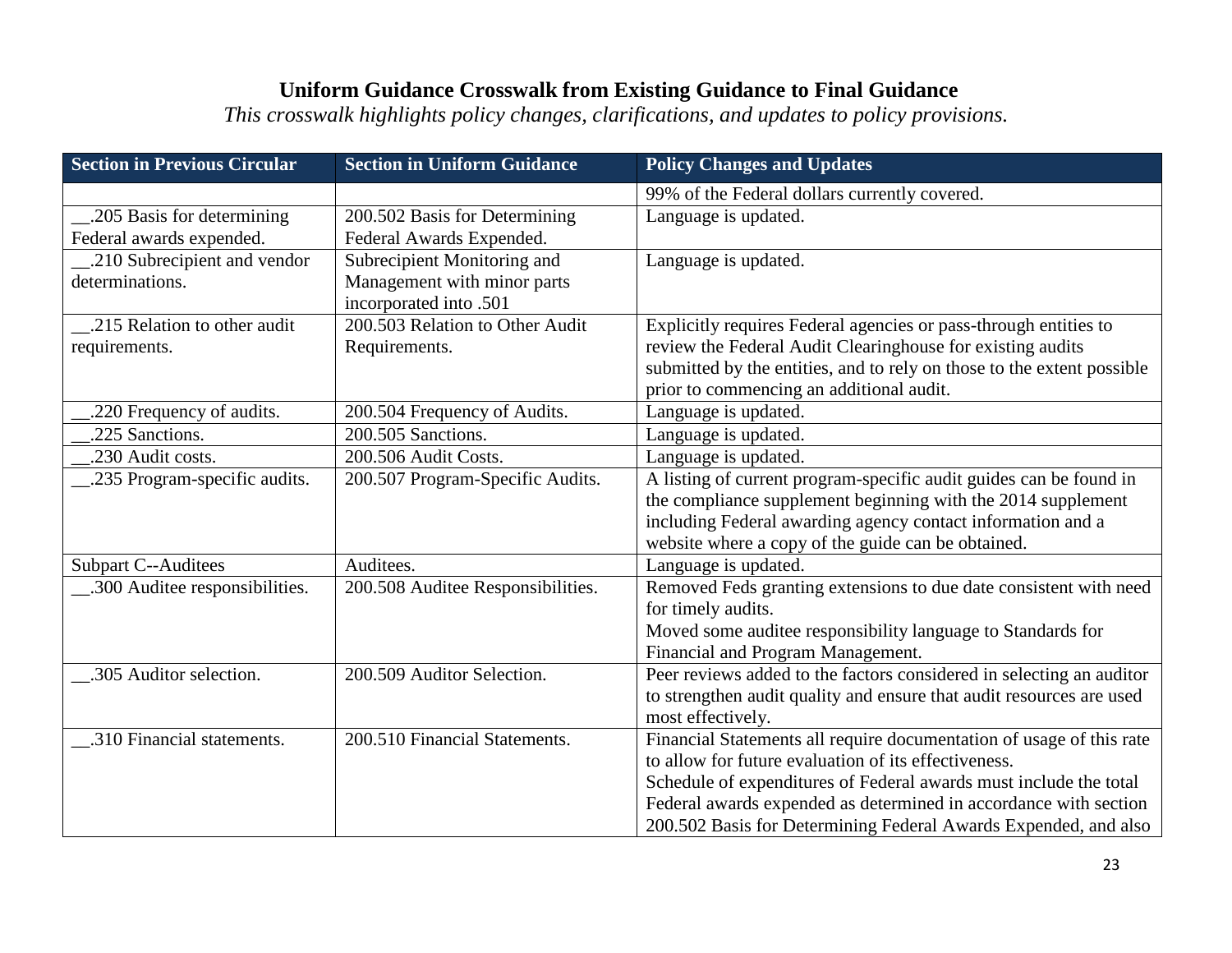| <b>Section in Previous Circular</b>                             | <b>Section in Uniform Guidance</b>             | <b>Policy Changes and Updates</b>                                                                                                                                                                                                                                                                                                                                                                                                                                                                                                                                                                                                                                                                                                                                                                                                                                     |
|-----------------------------------------------------------------|------------------------------------------------|-----------------------------------------------------------------------------------------------------------------------------------------------------------------------------------------------------------------------------------------------------------------------------------------------------------------------------------------------------------------------------------------------------------------------------------------------------------------------------------------------------------------------------------------------------------------------------------------------------------------------------------------------------------------------------------------------------------------------------------------------------------------------------------------------------------------------------------------------------------------------|
|                                                                 |                                                | that for clusters of programs, the schedule of expenditures of<br>Federal awards should include the cluster name and also include<br>the Federal awarding agency name with the list of programs within<br>the cluster.                                                                                                                                                                                                                                                                                                                                                                                                                                                                                                                                                                                                                                                |
| 315 Audit findings follow-up.                                   | 200.511 Audit Findings Follow-up.              | Restores existing language from OMB Circular A-133 that lists the<br>valid reasons for considering an audit finding as not warranting<br>further action.                                                                                                                                                                                                                                                                                                                                                                                                                                                                                                                                                                                                                                                                                                              |
| .320 Report submission.                                         | 200.512 Report Submission.                     | Requires publication of Single Audit Report Submission requires<br>publication of Single Audit Reports online with safeguards for<br>protected personally identifiable information and an exception for<br>Indian tribes in order to reduce the administrative burden on non-<br>Federal entities associated with transmitting these reports to all<br>interested parties.<br>Makes explicit that the Federal Audit Clearinghouse is the<br>repository of record and authoritative source for single audit<br>reports. Federal agencies, pass-through entities, and others<br>interested should therefore obtain it by accessing the clearinghouse<br>rather than requesting it directly from the non-Federal entity.<br>Clarifies that if the due date falls on a Saturday, Sunday, or Federal<br>legal holiday, the reporting package is due the next business day. |
| Subpart D--Federal Agencies and<br><b>Pass-Through Entities</b> | Federal Agencies and Pass-Through<br>Entities. | Language is updated.                                                                                                                                                                                                                                                                                                                                                                                                                                                                                                                                                                                                                                                                                                                                                                                                                                                  |
| .400 Responsibilities.                                          | 200.513 Responsibilities.                      | .513 Responsibilities requires Federal awarding agencies to<br>designate a Senior Accountable Official who will be responsible<br>for overseeing effective use of the Single Audit tool and<br>implementing metrics to evaluate audit follow-up. This section<br>also encourages Federal awarding agencies to make effective use of<br>cooperative audit resolution practices in order to reduce repeated<br>audit findings.                                                                                                                                                                                                                                                                                                                                                                                                                                          |
| 200.405 Management decision.                                    | <b>Management Decision</b>                     |                                                                                                                                                                                                                                                                                                                                                                                                                                                                                                                                                                                                                                                                                                                                                                                                                                                                       |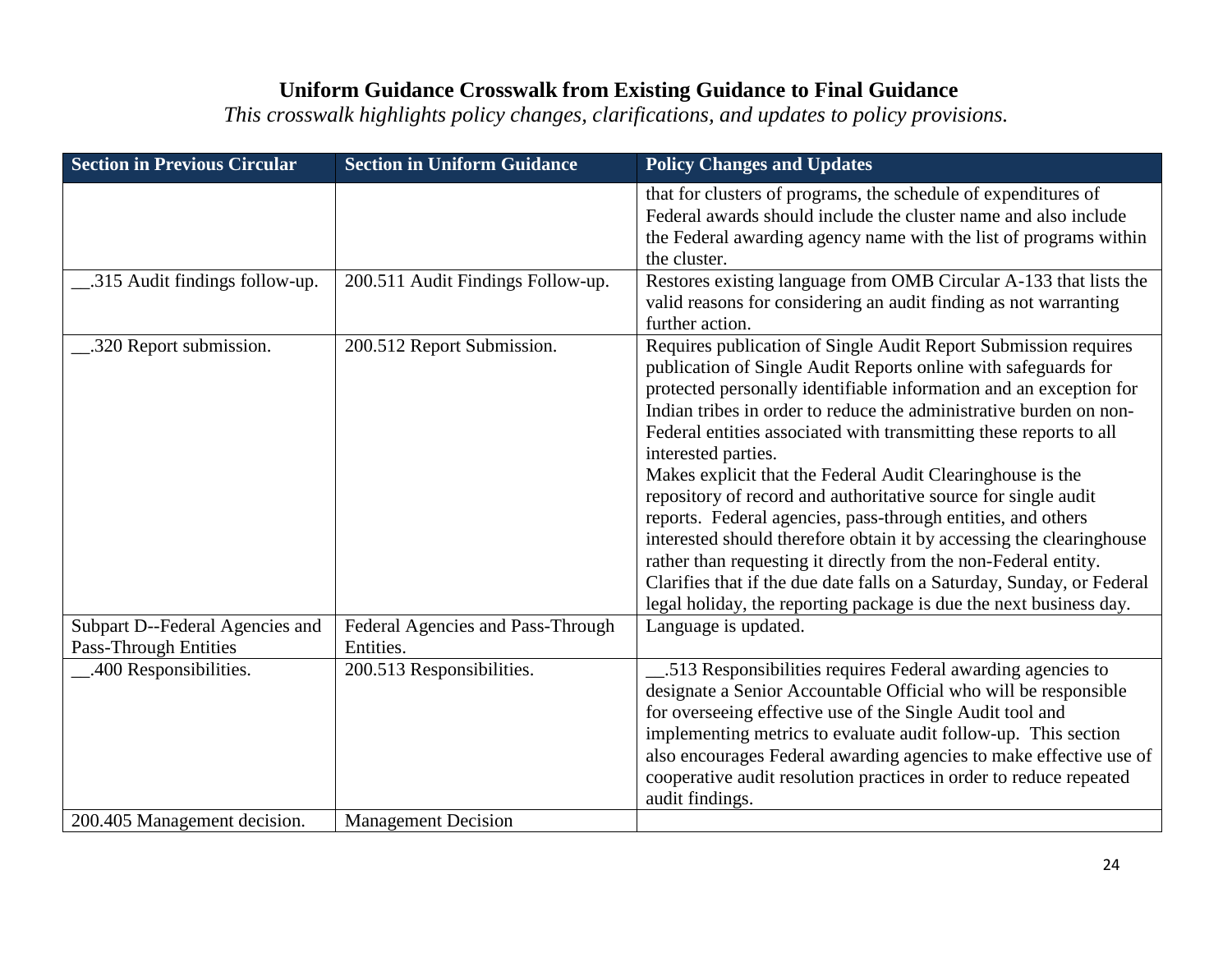| <b>Section in Previous Circular</b>                            | <b>Section in Uniform Guidance</b>                 | <b>Policy Changes and Updates</b>                                                                                                                                                    |
|----------------------------------------------------------------|----------------------------------------------------|--------------------------------------------------------------------------------------------------------------------------------------------------------------------------------------|
|                                                                | 200.521 Management Decision.                       | Includes language to require auditees to initiate corrective action as<br>rapidly as possible, and not wait until audit reports are submitted.<br>The COFAR recommended the addition |
| <b>Subpart E--Auditors</b>                                     | Auditors.                                          | Language is updated.                                                                                                                                                                 |
| .500 Scope of audit.                                           | 200.514 Scope of Audit.                            | Single Audits shall be conducted in accordance with GAGAS.                                                                                                                           |
| .505 Audit reporting.                                          | 200.515 Audit Reporting.                           | Updated to comply with changes in auditing standards.                                                                                                                                |
| .510 Audit findings.                                           | 200.516 Audit Findings.                            | Raised the threshold for questioned costs to \$25,000.                                                                                                                               |
| .515 Audit working papers.                                     | 200.517 Audit Documentation.                       | 200.517 (a) sets standards for auditors to provide sufficient audit<br>documentation                                                                                                 |
| .520 Major program                                             | 200.518 Major Program                              | Focuses audits on the areas with internal control deficiencies that                                                                                                                  |
| determination.                                                 | Determination                                      | have been identified as material weaknesses. Future updates to the                                                                                                                   |
|                                                                |                                                    | Compliance Supplement will reflect this focus as well.                                                                                                                               |
| .525 Criteria for Federal                                      | 200.519 Criteria for Federal Program               | Language is updated.                                                                                                                                                                 |
| program risk.                                                  | Risk.                                              |                                                                                                                                                                                      |
| .530 Criteria for a low-risk                                   | 200.520 Criteria for a Low-Risk                    | 200.520 (a) clarification listed timely audit reporting as criteria for                                                                                                              |
| auditee.                                                       | Auditee.                                           | low risk auditee. Now in practice in compliance supplement, but                                                                                                                      |
|                                                                |                                                    | since it is so important, need to emphasize here. Added going                                                                                                                        |
|                                                                |                                                    | concern as criteria to be low risk audited as this is a critical test and                                                                                                            |
|                                                                |                                                    | indicator of risk. Removed provision to allow entity with biennial                                                                                                                   |
|                                                                |                                                    | audit to be low-risk with cog/oversight approval. Removed                                                                                                                            |
|                                                                |                                                    | provision to allow entity with "unclean" audit to be low-risk with                                                                                                                   |
|                                                                |                                                    | cog/oversight approval. Removed provision to allow entity with                                                                                                                       |
|                                                                |                                                    | material weaknesses to be low-risk with cog/oversight approval.                                                                                                                      |
|                                                                |                                                    | Added that auditor reporting going concern would preclude being                                                                                                                      |
|                                                                |                                                    | low-risk auditee. Clarified audit finding consideration was at the                                                                                                                   |
|                                                                |                                                    | major program level as reported in auditor's report.                                                                                                                                 |
| Appendix A to Part __ - Data<br>Collection Form (Form SF-SAC). | Appendix X - Data Collection Form<br>(Form SF-SAC) | Language is updated.                                                                                                                                                                 |
|                                                                | Appendix XI - Compliance                           |                                                                                                                                                                                      |
| Appendix B to Part __ - Circular                               |                                                    | Language is updated.                                                                                                                                                                 |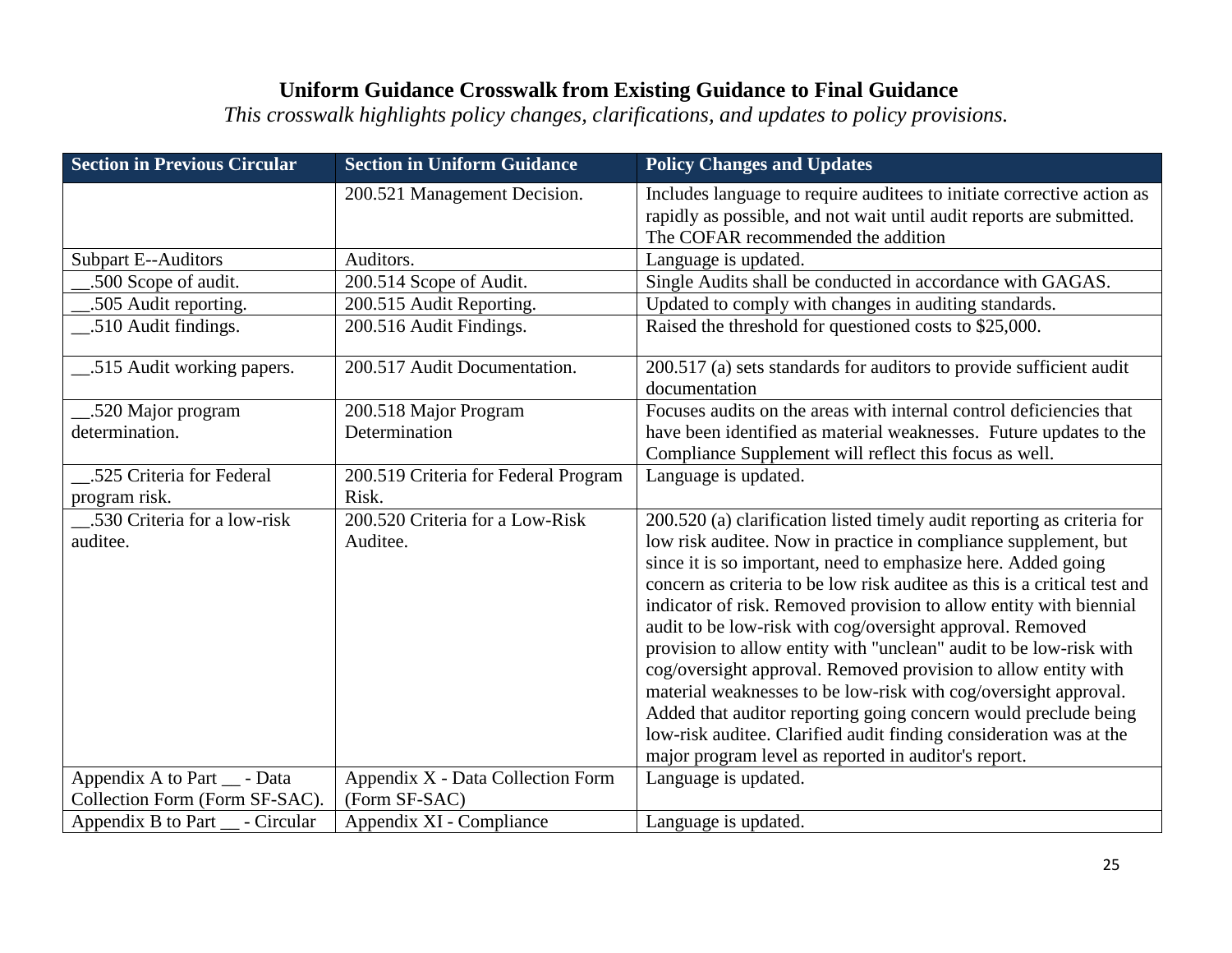| <b>Section in Previous Circular</b>                                                                                 | <b>Section in Uniform Guidance</b> | <b>Policy Changes and Updates</b>                                                                                                                                                                                                                                                                                                                                                                                                                                                                 |
|---------------------------------------------------------------------------------------------------------------------|------------------------------------|---------------------------------------------------------------------------------------------------------------------------------------------------------------------------------------------------------------------------------------------------------------------------------------------------------------------------------------------------------------------------------------------------------------------------------------------------------------------------------------------------|
| A-133 Compliance Supplement.                                                                                        | Supplement                         |                                                                                                                                                                                                                                                                                                                                                                                                                                                                                                   |
| <b>Audit Follow-Up A-50</b>                                                                                         |                                    | <b>Policy Changes and Updates</b>                                                                                                                                                                                                                                                                                                                                                                                                                                                                 |
| 1. Purpose.                                                                                                         | 200.500 Purpose.                   | Policy changes, where applicable, are the same as those above for<br>A-133.                                                                                                                                                                                                                                                                                                                                                                                                                       |
| 2. Rescissions.                                                                                                     | 200.104 Supersession               | Policy changes, where applicable, are the same as those above for<br>A-133.                                                                                                                                                                                                                                                                                                                                                                                                                       |
| 3. Authority.                                                                                                       | 200.103 Authorities.               | Policy changes, where applicable, are the same as those above for<br>$A-133.$                                                                                                                                                                                                                                                                                                                                                                                                                     |
| 4. Background.                                                                                                      | 200.100 Purpose.                   | Policy changes, where applicable, are the same as those above for<br>A-133.                                                                                                                                                                                                                                                                                                                                                                                                                       |
| 5. Policy.                                                                                                          | 200.100 Purpose.                   | Policy changes, where applicable, are the same as those above for<br>A-133.                                                                                                                                                                                                                                                                                                                                                                                                                       |
| 6. Definitions.                                                                                                     | Subpart A - Definitions            | Combines definitions from administrative requirements, cost<br>principles, and audit circulars into a single list in Appendix I.                                                                                                                                                                                                                                                                                                                                                                  |
| 7. Responsibilities.                                                                                                | 200.513 Responsibilities.          | Language is updated.                                                                                                                                                                                                                                                                                                                                                                                                                                                                              |
| 8. Action Requirements.                                                                                             | 200.513 Responsibilities.          | Requires agencies to designate a senior accountable official to be<br>held accountable for effectiveness of audit resolution.<br>Requires the use of audit metrics to evaluate the effectiveness of<br>the process.<br>Requires use of cooperative audit resolution mechanisms where<br>appropriate to resolve underlying problems in programs as opposed<br>to costly and lengthy finding-by-finding resolution techniques.<br>Shortens audit resolution period from six months to three months. |
| b. Special Requirements. The<br>following additional requirements<br>apply to General Accounting<br>Office reports: | Moved outside of new circular      | Moved outside of new circular                                                                                                                                                                                                                                                                                                                                                                                                                                                                     |
| 9. Applicability to Regulatory<br>Audits.                                                                           | Moved outside of new circular      | Moved outside of new circular                                                                                                                                                                                                                                                                                                                                                                                                                                                                     |
| 10. Applicability to Pre-award                                                                                      | Moved outside of new circular      | Moved outside of new circular                                                                                                                                                                                                                                                                                                                                                                                                                                                                     |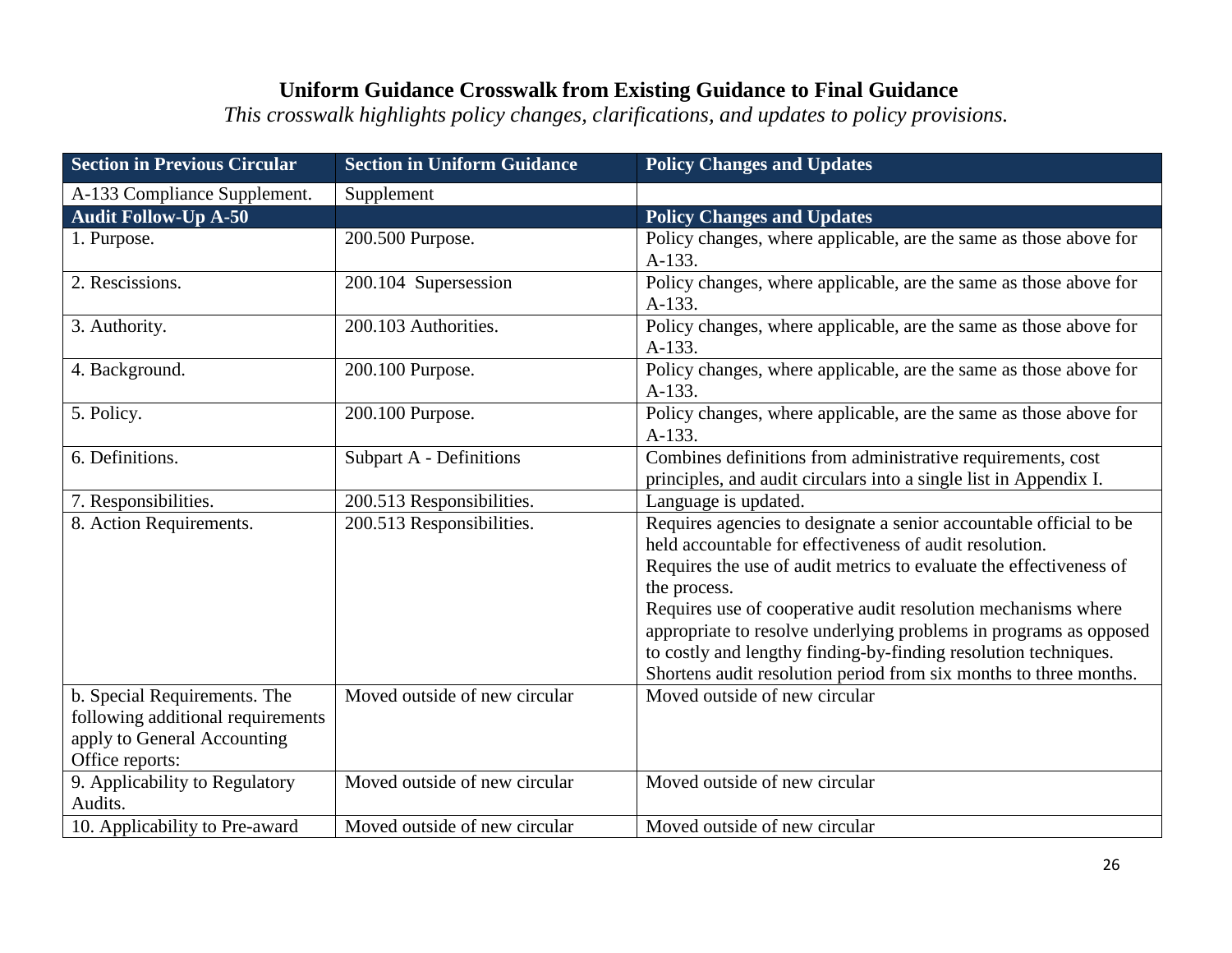| <b>Section in Previous Circular</b>        | <b>Section in Uniform Guidance</b>         | <b>Policy Changes and Updates</b>                                                                                                                                                                                                                                                                                                                                                                                                                                                                                                                                                                                                                                                                                                                                                                                                                                                                                                              |
|--------------------------------------------|--------------------------------------------|------------------------------------------------------------------------------------------------------------------------------------------------------------------------------------------------------------------------------------------------------------------------------------------------------------------------------------------------------------------------------------------------------------------------------------------------------------------------------------------------------------------------------------------------------------------------------------------------------------------------------------------------------------------------------------------------------------------------------------------------------------------------------------------------------------------------------------------------------------------------------------------------------------------------------------------------|
| <b>Contract Audits</b>                     |                                            |                                                                                                                                                                                                                                                                                                                                                                                                                                                                                                                                                                                                                                                                                                                                                                                                                                                                                                                                                |
| 11. Accounting and Collection<br>Controls. | <b>Subpart G- Audit Requirements</b>       | Policy changes, where applicable, are the same as those above for<br>A-133.                                                                                                                                                                                                                                                                                                                                                                                                                                                                                                                                                                                                                                                                                                                                                                                                                                                                    |
| 12. OMB Responsibility.                    | 200.107 OMB Requirements                   | Policy changes, where applicable, are the same as those above for<br>A-133.                                                                                                                                                                                                                                                                                                                                                                                                                                                                                                                                                                                                                                                                                                                                                                                                                                                                    |
| 13. Information Contact.                   | 200.108 Inquiries                          | Policy changes, where applicable, are the same as those above for<br>A-133.                                                                                                                                                                                                                                                                                                                                                                                                                                                                                                                                                                                                                                                                                                                                                                                                                                                                    |
| 14. Sunset Review Date.                    | 200.109 Review Date                        | Policy changes, where applicable, are the same as those above for<br>A-133.                                                                                                                                                                                                                                                                                                                                                                                                                                                                                                                                                                                                                                                                                                                                                                                                                                                                    |
| <b>Section in Previous Circular</b>        | <b>Section in Uniform Guidance</b>         | <b>Policy Changes and Updates</b>                                                                                                                                                                                                                                                                                                                                                                                                                                                                                                                                                                                                                                                                                                                                                                                                                                                                                                              |
| $N/A$ - New Provision(s)                   | Subpart $A - A$ cronyms and<br>Definitions | Subpart A lists definitions and acronyms for key terms found<br>throughout the document. Because these terms, like the rest of the<br>guidance, originated in eight different sets of guidance, there are<br>many conforming changes made to harmonize the definitions with<br>the terms that are used throughout the guidance.                                                                                                                                                                                                                                                                                                                                                                                                                                                                                                                                                                                                                |
| $N/A$ - New Provision(s)                   | Subpart B – General Provisions             | 200.111 English Language. All Federal financial assistance<br>announcements and Federal award information must be in the<br>English language. Applications must be submitted in the English<br>language and must be in the terms of U.S. dollars.<br>200.112 Conflict of Interest. The Federal awarding agency must<br>establish conflict of interest policies for Federal awards. The non-<br>Federal entity must disclose in writing any potential conflict of<br>interest to the Federal awarding agency or pass-through entity in<br>accordance with applicable Federal awarding agency policy.<br>200.113 Mandatory Disclosures. The non-Federal entity or<br>applicant for a Federal award must disclose, in a timely manner, in<br>writing to the Federal awarding agency or pass-through entity all<br>violations of Federal criminal law involving fraud, bribery, or<br>gratuity violations potentially affecting the Federal award. |
| $N/A$ - New Provision(s)                   | Subpart C - Pre-Federal Award              | Requirement to post grant decisions on a publicly available                                                                                                                                                                                                                                                                                                                                                                                                                                                                                                                                                                                                                                                                                                                                                                                                                                                                                    |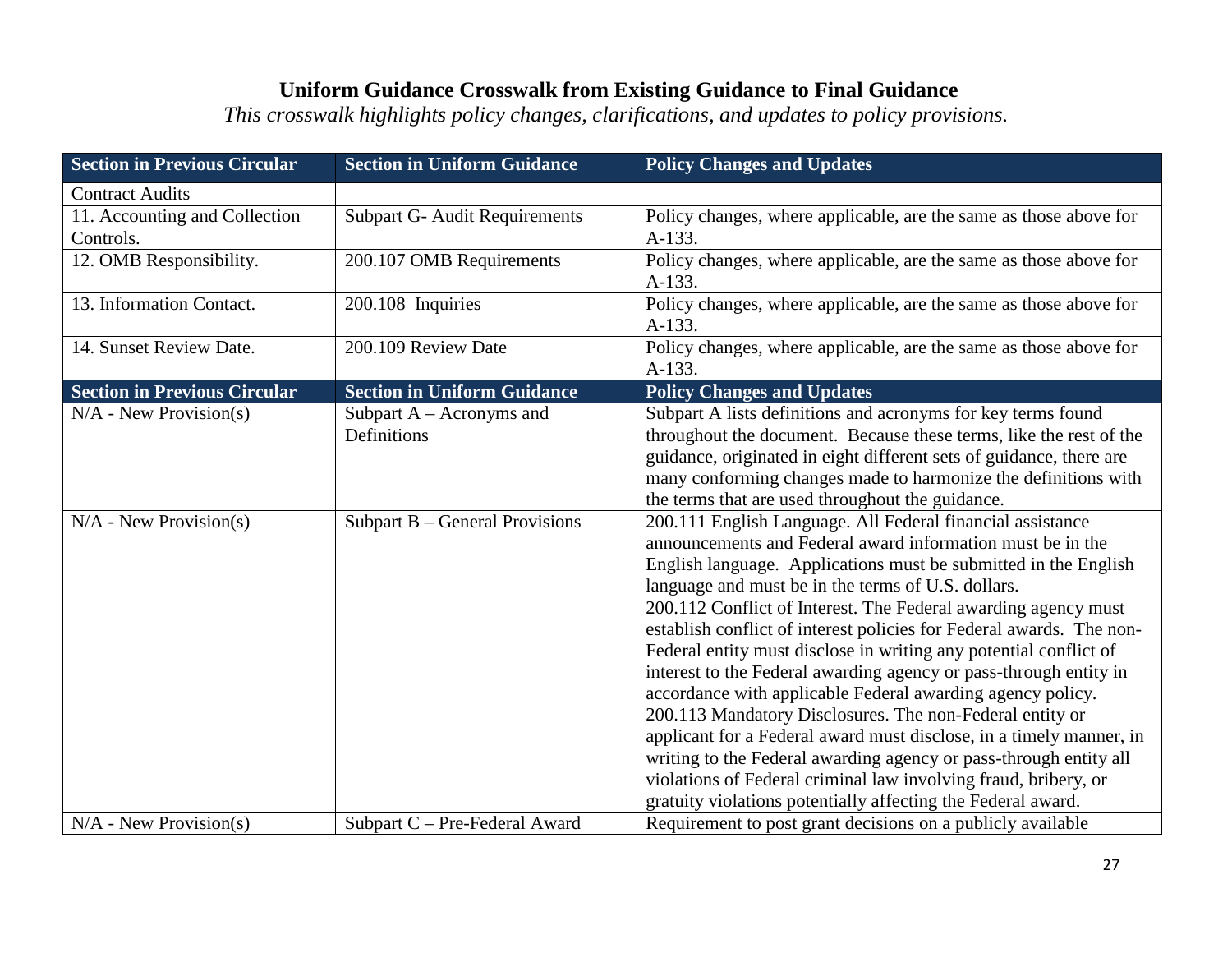| <b>Section in Previous Circular</b> | <b>Section in Uniform Guidance</b>                    | <b>Policy Changes and Updates</b>                                                                                                                                                                                                                                                                                                                                                                                                                                                                                                                                                                                                                                                                                                                                                                                                                                                                                                                                                                                                                                                                             |
|-------------------------------------|-------------------------------------------------------|---------------------------------------------------------------------------------------------------------------------------------------------------------------------------------------------------------------------------------------------------------------------------------------------------------------------------------------------------------------------------------------------------------------------------------------------------------------------------------------------------------------------------------------------------------------------------------------------------------------------------------------------------------------------------------------------------------------------------------------------------------------------------------------------------------------------------------------------------------------------------------------------------------------------------------------------------------------------------------------------------------------------------------------------------------------------------------------------------------------|
|                                     | Requirements and Contents of<br><b>Federal Awards</b> | website. Includes requirement for standard award identification<br>number. Adds language to standardize the format and content of<br>Federal grant award notices. Requires the use of certain merit-<br>based and other criteria in making award determinations, to include<br>past performance and integrity and business ethics.<br>200.209, for guidance on costs incurred by recipients prior to the<br>award; see section 200.458 Pre-award Costs.<br>200.211 Public Access To Federal Award Information (a) In<br>accordance with FFATA, except as noted below, for Federal<br>awards of \$25,000 or more the Federal awarding agency must<br>announce all Federal awards publicly and publish the above listed<br>information on a publicly available OMB-designated<br>governmentwide website (at time of publication,<br>www.USAspending.gov); (b) Nothing in this section may be<br>construed as requiring the publication of information otherwise<br>exempt under the Freedom of Information Act (5 U.S.C § 552), or<br>controlled unclassified information pursuant to Executive Order<br>13556. |
| $N/A$ - New Provision(s)            | Subpart D - Post Federal Award<br>Requirements        | Requires inclusion of performance goals in award's terms &<br>conditions, as a programmatic requirement.<br>Section 200.301 Performance Measurement includes requirement<br>for Federal agencies to include performance goals aligned with A-<br>11 Federal agency program goals in notice of award.<br>Outlines categories of general terms and conditions, as defined by<br>the grants community to include administrative policy, national<br>policy, and programmatic requirements. Remedies for<br>Noncompliance and Closeout, respectively, provide Federal<br>agencies with clear tools to manage non-compliance and efficiently<br>closeout Federal awards.<br>Incorporates and combines subrecipient monitoring guidance from                                                                                                                                                                                                                                                                                                                                                                        |